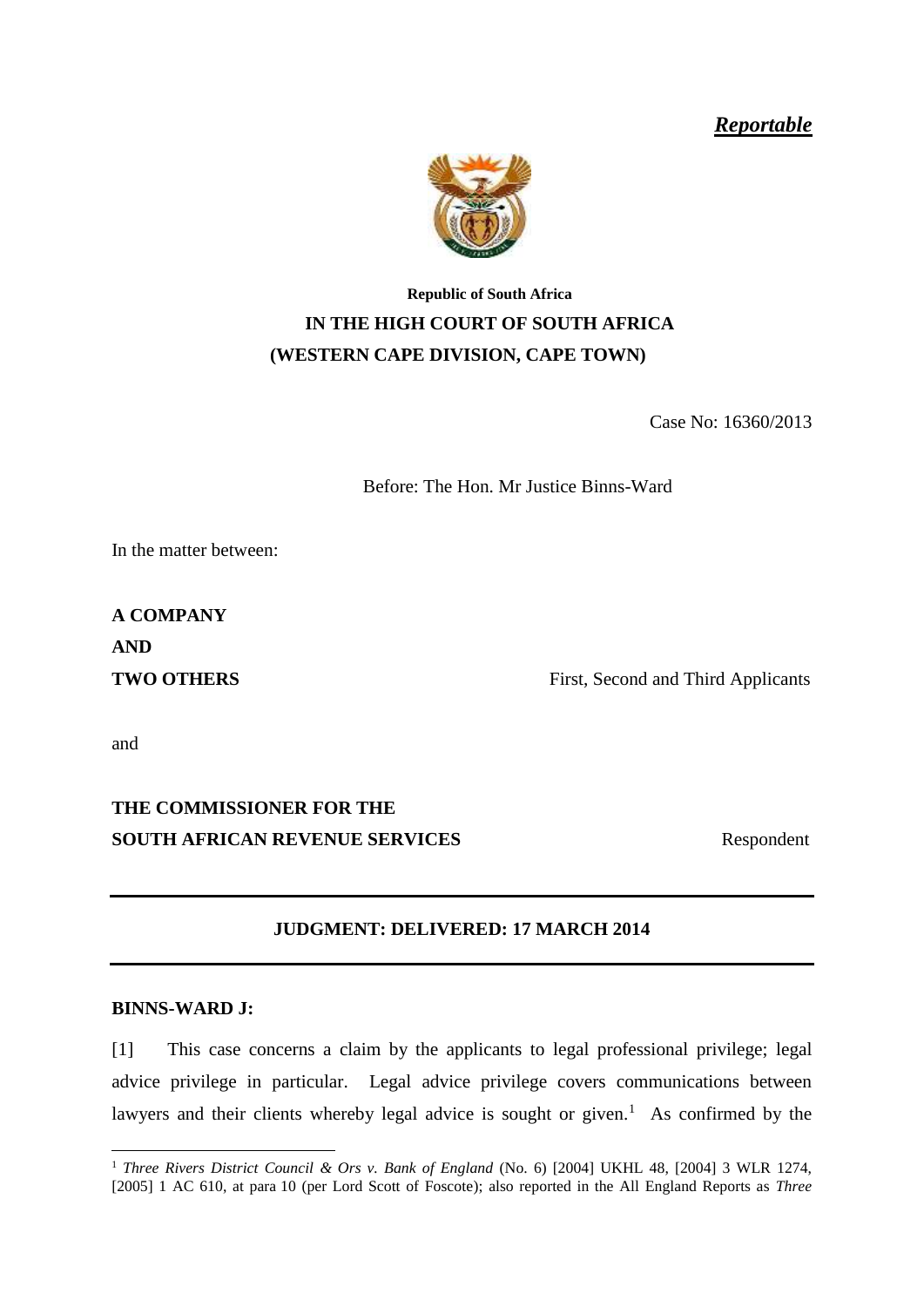Constitutional Court in *Thint (Pty) Ltd v National Director of Public Prosecutions and*  Others, Zuma and Another v National Director of Public Prosecutions and Others,<sup>2</sup> '[t]he right to legal professional privilege is a general rule of our common law which states that communications between a legal advisor and his or her client are protected from disclosure, provided that certain requirements are met.<sup>3</sup> The requirements are (i) the legal advisor must have been acting in a professional capacity at the time; (ii) the advisor must have been consulted in confidence; (iii) the communication must have been made for the purpose of obtaining legal advice; (iv) the advice must not facilitate the commission of a crime or fraud; and (v) the privilege must be claimed. $4$  The character of the rule is accepted to be substantive rather than procedural; see *S v Safatsa and Others*<sup>5</sup>, adopting a passage in the judgment of Dawson J in *Baker v Campbell*<sup>6</sup> in the High Court of Australia to the effect that '[legal professional] *privilege extends beyond communications made for the purpose of litigation to all communications made for the purpose of giving or receiving advice and this extension of the principle makes it inappropriate to regard the doctrine as a mere rule of evidence. It is a doctrine which is based upon the view that confidentiality is necessary for proper functioning of the legal system and not merely the proper conduct of particular litigation....*'. (The judgments in *Baker v Campbell* provide a compendious and most useful international survey of the pertinent jurisprudence on the history and development of the rule.<sup>7</sup>)

[2] The rationale for the privilege has been expressed in various ways and has evolved over the centuries. Thus at one stage the privilege was even considered to be that of the lawyer rather than of the client and, until well into the nineteenth century it applied only in respect of communications in relation to pending or contemplated litigation. In my respectful view the description by Sir Gordon Slynn (as he then was) in *A M & S Europe Ltd v Commission of the European Communities* (*Case 155/79*) <sup>8</sup> would be difficult to better as a modern expression of the ethos underpinning the existence of the rule and the premium that societal values attach to it:

*Rivers District Council and others v Governor and Company of the Bank of England (No 5)* [2005] 4 All ER 948 (HL).

<sup>2</sup> [2008] ZACC 13; 2008 (2) SACR 421 (CC); 2009 (1) SA 1 (CC); 2008 (12) BCLR 1197 (CC)

<sup>3</sup> *Thint* supra, at para 183.

<sup>4</sup> *Thint* supra, note 124.

<sup>5</sup> 1988 (1) SA 868 (A) at 885-6.

<sup>6</sup> [1983] HCA 39, (1983) 153 CLR 52, (1983) 49 ALR 385. The passage quoted is from para 24 of Dawson J's judgment.

<sup>7</sup> See also Van Niekerk, Van der Merwe and Van Wyk (in collaboration with Barton), *Privilegies in die Bewysreg* (1984) at pp. 28-44 s.v. '*Die Geskiedenis en Grondslae van Regsprofessionele Privilegie*'.

<sup>8</sup> [1983] 1 All ER 705, [1983] QB 878, [1982] ECR 1575, [1983] 3 WLR 17 (at page 732-733 of the All ER report; also quoted by Lord Carswell in *Three Rivers District Council & Ors v. Bank of England* at para 95).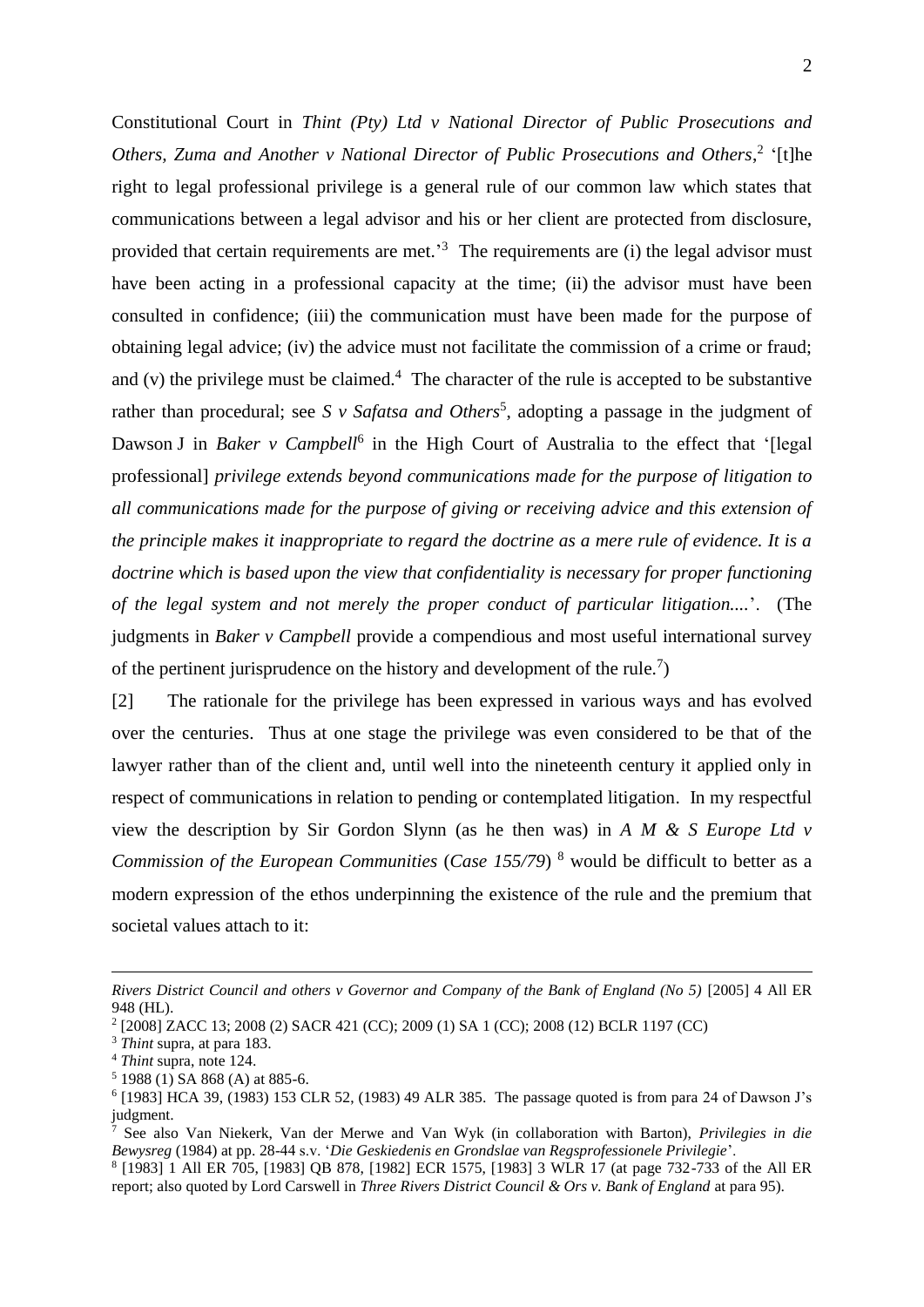Whether it is described as the right of the client or the duty of the lawyer, this principle has nothing to do with the protection or privilege of the lawyer. It springs essentially from the basic need of a man in a civilised society to be able to turn to his lawyer for advice and help, and if proceedings begin, for representation; it springs no less from the advantages to a society which evolves complex law reaching into all the business affairs of persons, real and legal, that they should be able to know what they can do under the law, what is forbidden, where they must tread circumspectly, where they run risks.

[3] The applicants, which are three companies in a well-known group of companies, have applied for a declaratory order that certain content of two fee notes rendered by their attorneys to the first applicant is properly subject to the claim of legal advice privilege that they have sought to assert as the basis of their refusal to disclose portions of the invoices, when complying with a request by the Commissioner of the South African Revenue Service  $(SARS)$  in terms of s 46 of the Tax Administration Act 28 of 2011.<sup>9</sup> Copies of the invoices in question have been supplied to SARS, but the applicants have redacted the content thereof that is subject to the claim of privilege. The application by the companies for declaratory relief has been brought in the context of the Commissioner's insistence on being provided with unexpurgated copies of the documents concerned.<sup>10</sup> It has not been suggested by the

<u>.</u>

- *(7) A senior SARS official may direct that relevant material-*
	- *(a) be provided under oath or solemn declaration; or*

 $10$  In terms of para 2 of the notice of motion the relief sought was worded as follows:

<sup>9</sup> Section 46 of the Tax Administration Act (as amended) provides:

<sup>(</sup>*1) SARS may, for the purposes of the administration of a tax Act in relation to a taxpayer, whether identified by name or otherwise objectively identifiable, require the taxpayer or another person to, within a reasonable period, submit relevant material (whether orally or in writing) that SARS requires.*

*<sup>(2)</sup> A senior SARS official may require relevant material in terms of subsection (1) in respect of taxpayers in an objectively identifiable class of taxpayers.*

*<sup>(3)</sup> A request by SARS for relevant material from a person other than the taxpayer is limited to relevant information related to the records maintained or that should reasonably be maintained by the person in relation to the taxpayer.*

*<sup>(4)</sup> A person receiving from SARS a request for relevant material under this section must submit the relevant material to SARS at the place and within the time specified in the request.*

*<sup>(5)</sup> If reasonable grounds for an extension are submitted by the person, SARS may extend the period within which the relevant material must be submitted*

*<sup>(6)</sup> Relevant material required by SARS under this section must be referred to in the request with reasonable specificity.*

*<sup>(</sup>b) if required for purposes of a criminal investigation, be provided under oath or solemn declaration and, if necessary, in accordance with the requirements of section 212 or 236 of the Criminal Procedure Act, 1977.*

*<sup>(8)</sup> A senior SARS official may request relevant material that a person has available for purposes of revenue estimation.*

The expression '*relevant material*' is specially defined in s 1 of the Act to mean '*any information, document or thing that is foreseeably relevant for tax risk assessment, assessing tax, collecting tax, showing noncompliance with an obligation under a tax Act or showing that a tax offence was committed*'.

<sup>[</sup>A declarator] *that the invoices rendered to the Applicants by their attorneys…, to the extent that such invoices set out the nature of the advice sought by the Applicants from their attorneys and/or the advice given by such attorneys are legally privileged and, as such, the Applicants are not required to disclose them to the Respondent*.

A declaratory order in those terms would have amounted to little more than a statement of law in respect of a principle that in broad terms was common ground between the parties. When this was pointed out, the applicants' counsel submitted a reformulated prayer for relief in the following terms: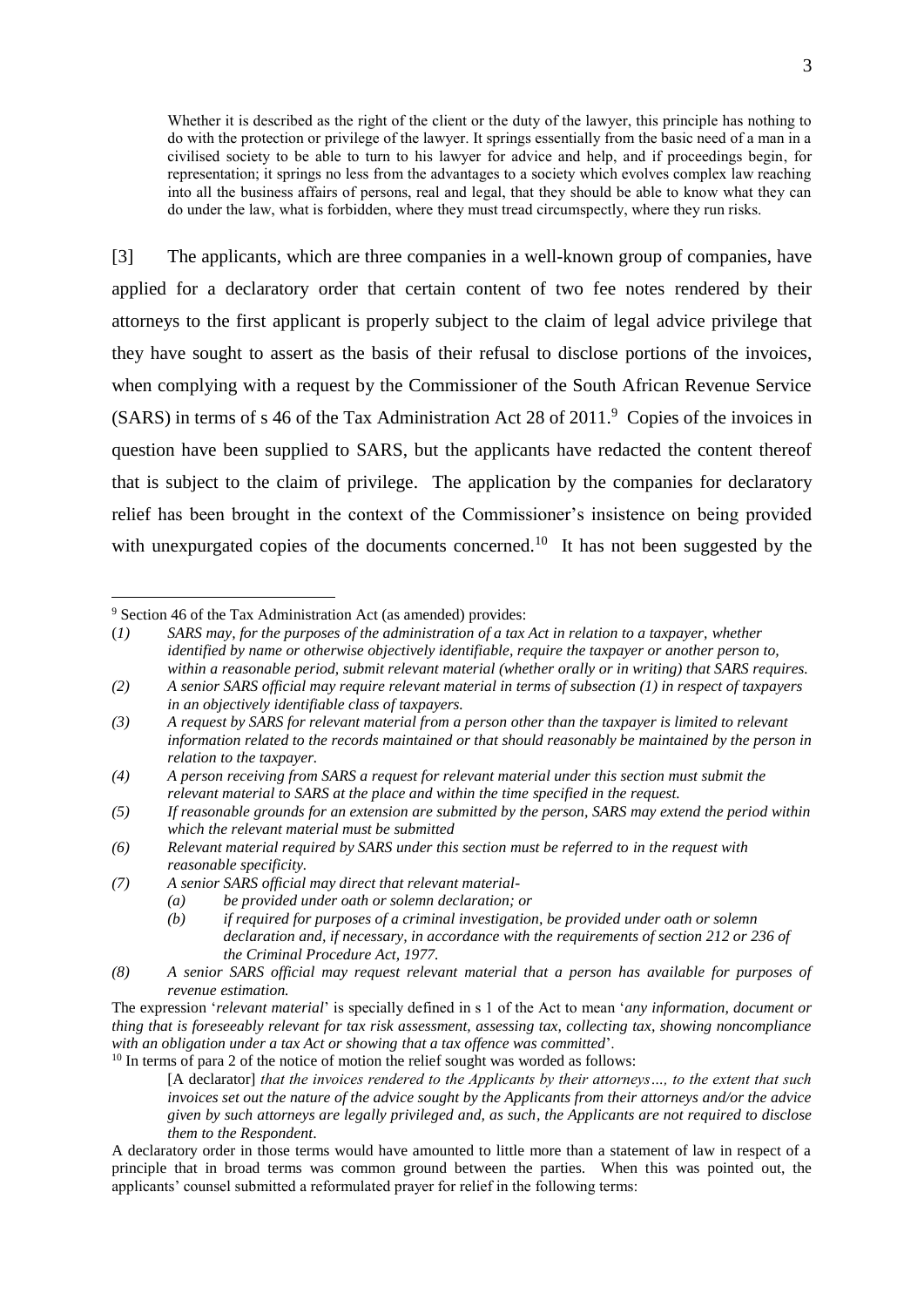Commissioner that the provisions of the Tax Administration Act or any other applicable statutory instrument override a taxpayer's right to claim legal professional privilege. The issue to be determined is thus simply whether the privilege that has been claimed actually subsists.

[4] A brief description of the factual ground is necessary to explain how the issue arose. In the course of an audit of the applicants' tax affairs the Commissioner indicated his requirement that the applicants provide SARS with copies of certain documentation. The requirement included a request for a breakdown of an identified trial balance account in respect of professional fees in the books of one of the applicant companies pertaining to the 2009 year of assessment. In the response given to the Commissioner, the senior tax manager of the second applicant, which was dealing with the Commissioner's requirements on behalf of the other two applicants, gave a breakdown of the fees involved, together with certain 'supporting invoices'. She stated in the relevant portion of the covering letter under which the information was provided: 'We have to date been unable to obtain a copy of the DLA Cliffe Dekker Hofmeyr invoice of Rxxx. We will send this through as soon as we have traced a copy'. (DLA Cliffe Dekker Hofmeyr is a firm of attorneys.<sup>11</sup>) Two tax invoices were in fact involved.

[5] When the feenotes were subsequently traced, the applicants noted (i) that they had been addressed to the first applicant, (ii) that the fees concerned had been raised in respect of legal professional services rendered by the attorneys to the first and third applicants and (iii) that (so it was averred) 'the invoices set out the nature of the advice sought by the first and third applicants'. Privilege was claimed on the basis that 'the nature of the advice sought by the first and third applicants is discernible from the invoices'. The applicants therefore refused, notwithstanding their previous undertaking to provide copies of the documents when they became available, to hand over copies of the fee notes. Their decision was explained in an email to SARS as follows:

In the response dated 30 August 2013 we note that we will send through the copy of the DLA Cliffe Dekker Hofmeyr invoice as soon as we have traced a copy. We have taken advice on this aspect and note that all communications between attorneys and their clients are legally privileged, including legal invoices. You will note that we did not claim a deduction in respect of these invoices. As such, we will not be providing copies of these legal invoices to you.

*It is declared that the redacted portions of the invoices annexed to this Order marked 'A' and 'B' are protected from disclosure by reason of legal professional privilege*.

 $11$  The feenotes concerned had in fact been issued by Hofmeyr, Herbstein & Gihwala Inc., a firm of attorneys that subsequently became part of DLA Cliffe Dekker Hofmeyr.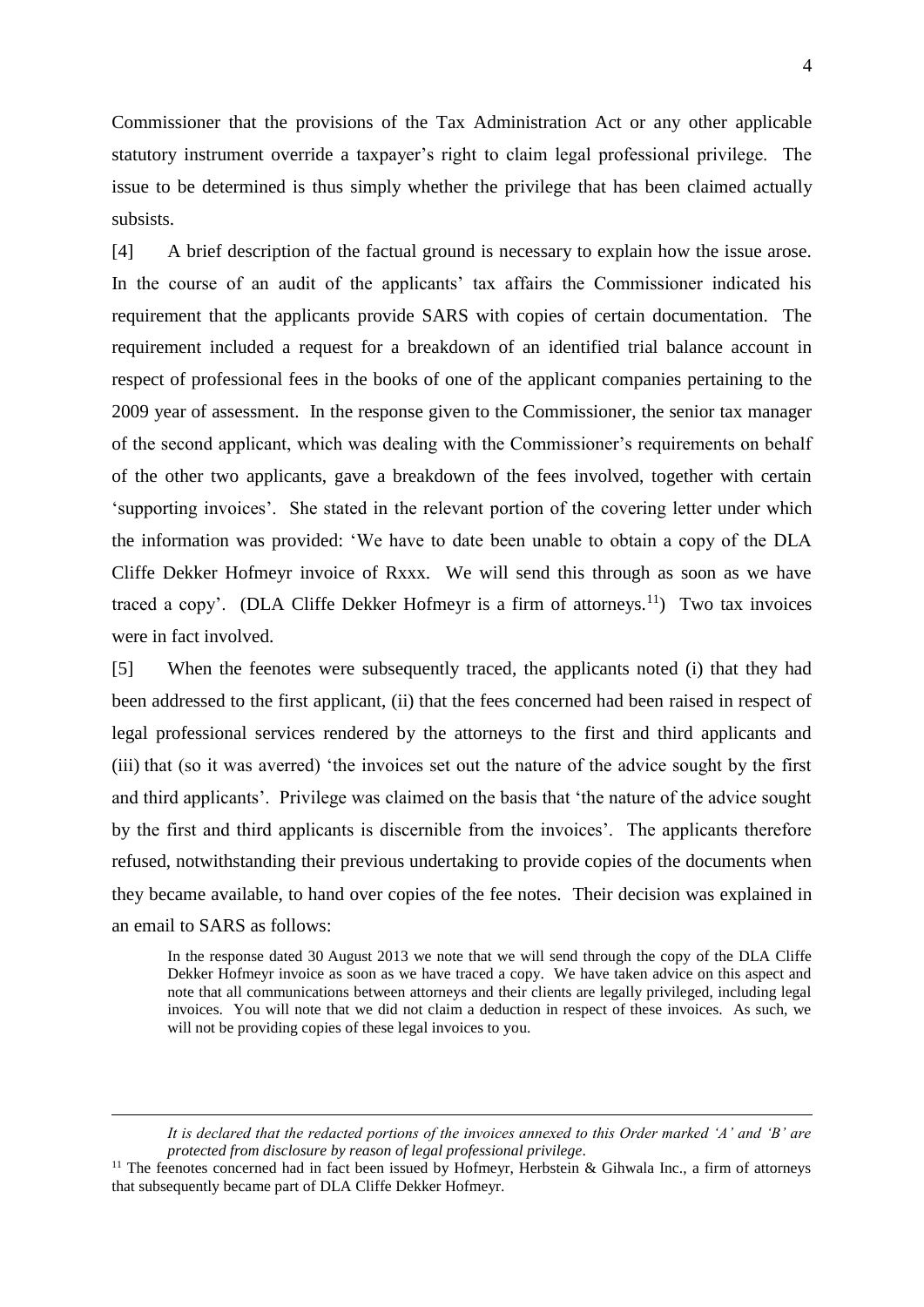[6] The respondent responded to the applicants' claim of privilege by stating its inability to accept that the invoices in question (or indeed any lawyer's feenote for that matter) were legally privileged. SARS called on the applicants, should they persist in their stance, to provide it with particulars of their argument in support of their position. It also contended that, even had the invoices been privileged, the privilege would have been waived if the invoice had been made available to the applicants' auditors for the purposes of a financial statement audit. SARS asked the applicants to indicate whether the invoices had been disclosed to the companies' auditors or any other third parties.

[7] The applicants were unable to say with certainty whether the documents had been made available to their auditors, but contended that, even if they had been, the disclosure would have been in confidence for the specific purpose of auditing, and a waiver of privilege would not have been entailed.<sup>12</sup> The applicants reiterated that the basis of their claim of privilege was that the invoices contained 'details of advice sought in confidence from our attorneys'. It was at this stage that the redacted copies of the fee notes were provided to SARS 'in a spirit of co-operation' and purportedly 'without prejudice' to the applicants' right to assert privilege in respect of the whole documents.

[8] SARS refused to accept the redacted fee notes as adequately complying with its demand for information. In an email, dated 12 September 2013, it noted that the applicants had failed to provide any motivation or argument in support of their position. Having considered the disclosed content of the feenotes, SARS asserted that it seemed clear 'that at best such invoices provide a description of the task performed by the advisor and in some cases what documents were reviewed. The detail provided does not in any way constitute advice given by an attorney to a client'. SARS contended that the applicants' position was therefore 'self-evidently unsupportable'. It required the unexpurgated invoices to be furnished to it within 24 hours.

[9] In a letter to SARS, dated 16 September 2013, the applicants reiterated their position in the following terms:

We confirm that our view is that the legal professional privilege extends to communications between attorneys and clients which are made in confidence for the purpose of obtaining legal advice. The privilege does not only attach to the advice itself. Where the communication is so closely linked to the advice sought that by disclosing the communication the privilege would be undermined, the communication itself does not have to be disclosed.

<sup>&</sup>lt;sup>12</sup> Similar contentions about waiver of privilege might conceivably have been raised on the basis of the disclosure to the third applicant of the invoices rendered to the first applicant, but, as that question was not presented, it is unnecessary to consider the position. Similarly, it is unnecessary to go into which of the applicants is able to assert the privilege, as no challenge was raised by the respondent to the standing of any of them.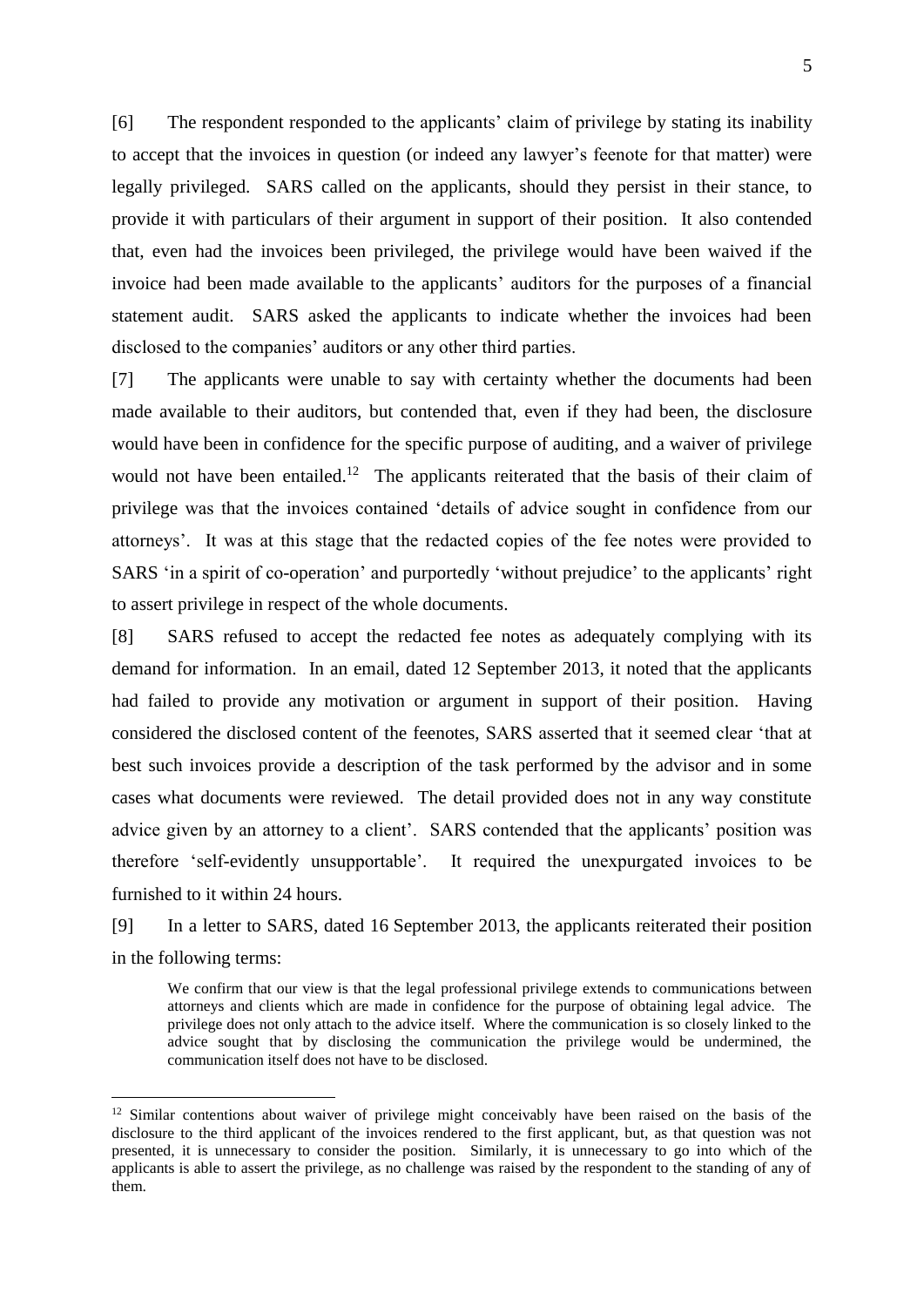As we have previously advised, the invoices in question contain certain narratives which refer specifically to the advice sought, and if disclosed, would undermine the privilege of our communications with our legal advisors. As such, these invoices are privileged. In the spirit of cooperation, we have provided you with the invoices (without conceding that they are not privileged), and redacted only those portions which refer pertinently to confidential advice sought.

[10] The application papers did not give any greater detail as to the basis upon which the alleged privilege was claimed other than that which is apparent from the extracts from the correspondence between the applicants and SARS that have been quoted in the preceding paragraphs. The applicants did not even attach copies of the redacted invoices to their founding affidavit.

[11] It follows that on the founding papers read on their own the court was provided with no basis to examine the assertion of legal advice privilege other than the applicants' say so. Leaving aside the possible effect of their partial disclosure of the documents, the only basis upon which the applicants could have succeeded in obtaining declaratory relief on that approach would be an acceptance by this court of a line of English authority which extends legal professional privilege to the content of solicitors' feenotes as a blanket rule. Whether that authority still holds good, and, if it does, whether this court should apply it, are among the questions to which attention will be given later in this judgment. The point to made, however, is that in general it is not possible to judge whether privilege is validly claimed or not if the context is not provided. This was aptly illustrated in this example given by Lord Scott of Foscote in *Three Rivers District Council & Ors v. Bank of England* (No. 6),<sup>13</sup> at para 42:

Mr Pollock referred to advice sought from and given by a lawyer as to how to set about joining a private club. He put this forward as an obvious example of a case where legal advice privilege would not be attracted. The reason, Mr Pollock suggested, was that the advice being sought would not relate to the client's legal rights or obligations. I agree that legal advice privilege would not be attracted, not because the advice would necessarily not relate to the client's legal rights or obligations but because the bare bones of Mr Pollock's example had no legal context whatever. If his example were embellished with detail the answer might be different. Suppose the applicant for membership of the club had previously made an unsuccessful application to join the club, believed that his rejection had been inconsistent with the club's admission rules and wanted to make a fresh application with a view to testing the legality of his rejection if he were again to be blackballed. I think Mr Pollock would accept that in those circumstances the communications between the lawyer and the applicant would be protected by legal advice privilege. It would be protected because the communication would have a relevant legal context. It would relate to the legal remedies that might be available if the applicant's application were again unsuccessful.

The difficulty that I have had in the current matter, as I shall explain more fully later, is that the applicants' papers have provided me with virtually nothing by way of relevant legal context. They also did not explain how mere reference in the feenotes to work done or

<sup>&</sup>lt;sup>13</sup> See not[e 1,](#page-0-0) above.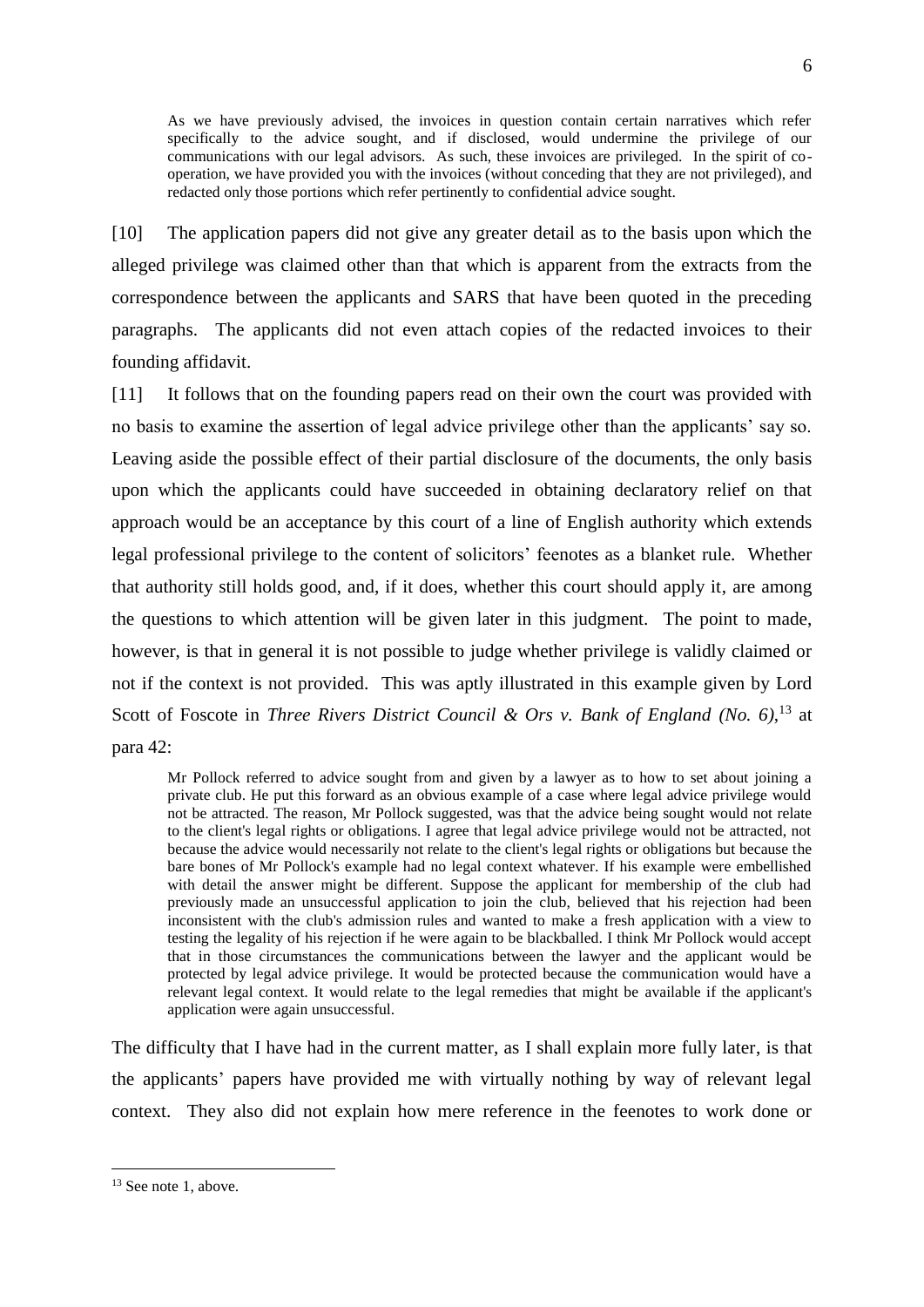documents considered would 'undermine' the applicants' privilege in respect of the content of communications with their attorneys concerning the seeking and giving of advice.

[12] The respondent's answering papers explained the context in which SARS's insistence on being furnished with uncensored copies of the fee notes was being pursued. It is unnecessary to go into the detail. Suffice it to say that the Commissioner considered that the content of the invoices might go to confirm that the applicants, or fellow entities in the group of companies of which they were part, had knowledge of the flow of funds involved in certain 'structured finance arrangements' in respect of which SARS had decided to reassess the third applicant's liability for payment of income tax and secondary tax on companies. The relevant detail was set out in two letters of findings addressed by SARS to the third applicant in this connection, dated 15 October 2013 and 28 November 2013, respectively, which served as notices in terms of s  $80J(1)$  of the Income Tax Act 58 of  $1962^{14}$  and s 42 of the Tax Administration Act.<sup>15 16</sup> Copies of the letters were annexed to the respondent's answering affidavits.

[13] The applicants took exception to the disclosure of their confidential information by way of the attachment to the respondent's papers of the aforementioned notices. SARS explained its annexure of the material as having been to deal with what the Commissioner had apprehended to be a contention by the applicants that the content of the invoices was not relevant to the investigation being undertaken by SARS. Lack of relevance would have afforded a separate ground for resisting its disclosure, quite discrete from that of legal professional privilege. Having regard to the tenor of the correspondence exchanged between the parties, which was annexed to the founding papers, and in which the applicants' right to contend that the information sought was irrelevant was reserved, I consider that the respondent's apprehension of the applicants' position in this respect was reasonably formed. The answering papers were handled sensitively to prevent any unwarranted invasion of the applicants' privacy and, by agreement between the parties, the court was requested to hear the application *in camera*, which duly happened. In the event, the applicants did not persist at the hearing with any argument that they were entitled to withhold the invoices, or any of the

 $14$  Section 80J(1) of the Income Tax Act provides that:

*The Commissioner must, prior to determining any liability of a party for tax under section 80B, give the party notice that he or she believes that the provisions of this Part may apply in respect of an arrangement and must set out in the notice his or her reasons therefor.* 

Section 80B of the Act regulates the tax consequences of 'impermissible tax avoidance'.

<sup>&</sup>lt;sup>15</sup> Section 42 of Tax Administration Act obliges SARS to inform a taxpayer of the completion of an audit conducted under the Act.

<sup>&</sup>lt;sup>16</sup> The application for declaratory relief had been instituted on 4 October 2013, before the notices were given by SARS.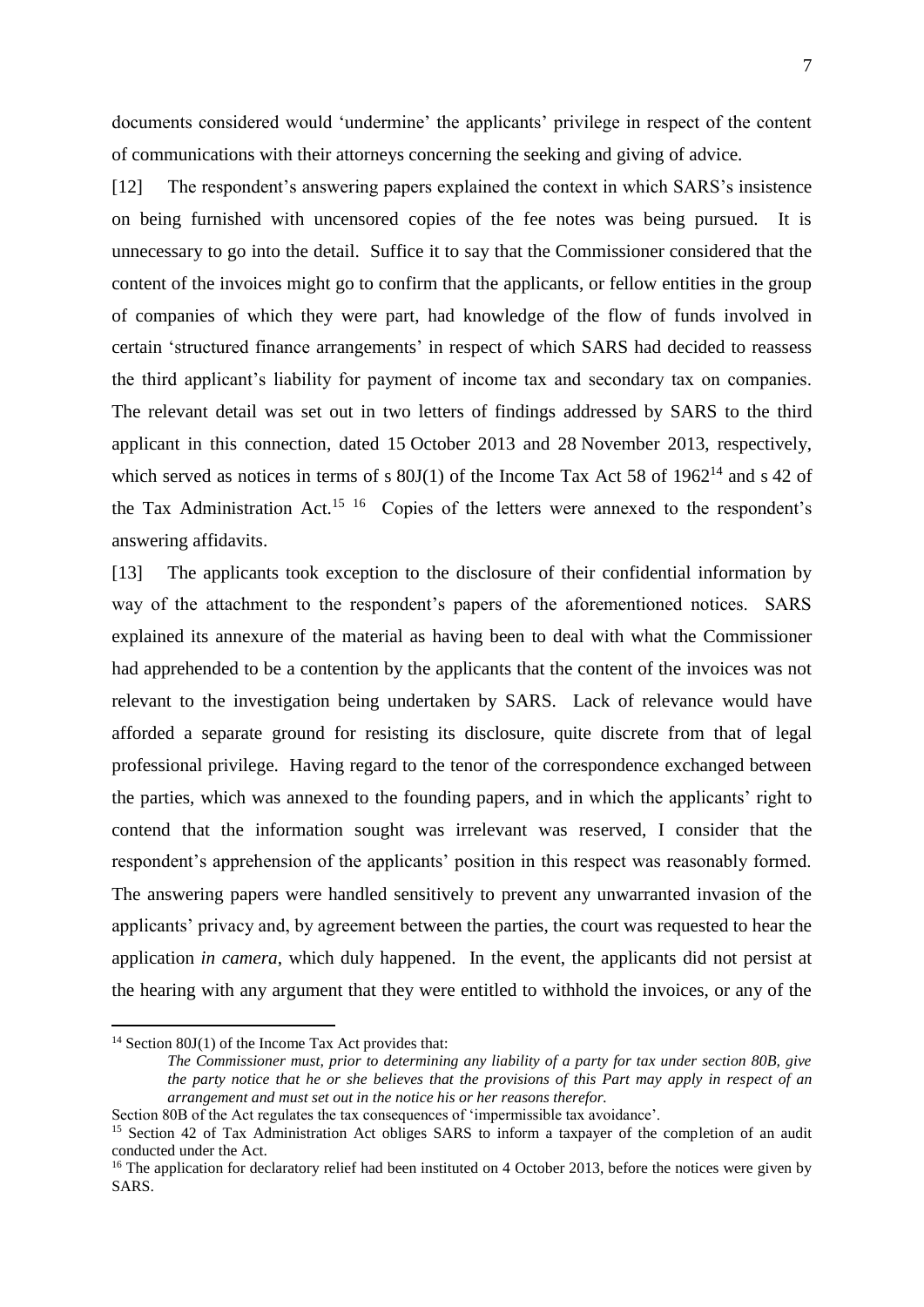content thereof, for want of relevance. For the purposes of the declaratory relief that they seek in these proceedings the applicants confined the basis of their alleged entitlement to withhold part of the content of the documents to legal advice privilege.

[14] SARS explained in its answering affidavit that it been engaged in an investigation of the tax affairs of the group of which the applicant companies are part for some time. The investigation encompassed a number of aspects including the aforementioned structured finance arrangements and a joint venture with an offshore consortium, which SARS suspects may involve tax base erosion by shifting profits offshore. SARS's investigations in this regard were said to encompass risks relating to employees' tax and aspects pertaining to s 8C of the Income Tax Act (which regulates the taxation of directors and employees on the vesting of equity instruments). The offshore consortium involved was thought to consist of former directors and employees of another company in the group. Insight into the invoices was also required because it was foreseen that they might provide relevant factual information pertinent to the wide-ranging investigation by SARS into the group of companies' tax affairs.

[15] The respondent's answering affidavit set out the following grounds for SARS's refusal to accept the validity of the applicants' claim to privilege:

- 1. The nature of the documents as invoices: It was contended that invoices are not ordinarily issued in confidence and that the attorneys must have appreciated when they rendered the feenotes that they would be subject to disclosure by the client to the tax authorities because of income and value added tax implications. The respondent stressed that the applicants' initially indicated willingness to make copies of the documents available as soon as they could be located was consistent with SARS's assessment of the nonconfidential character of the invoices.
- 2. The invoices were not issued for the purposes of obtaining or providing legal advice. Their purpose was to state the services provided to the applicants and the remuneration demanded therefor by the attorneys.
- 3. It would appear, by contextual inference from the disclosed portions of the feenotes, that the redacted information comprises predominantly of the names or descriptions of certain agreements, transactions and documents. It was contended that the mere factual existence of such agreements, transactions and documents, and that the attorneys had worked on or had regard thereto, did not cloak them with privilege. The mere identification of such matters in the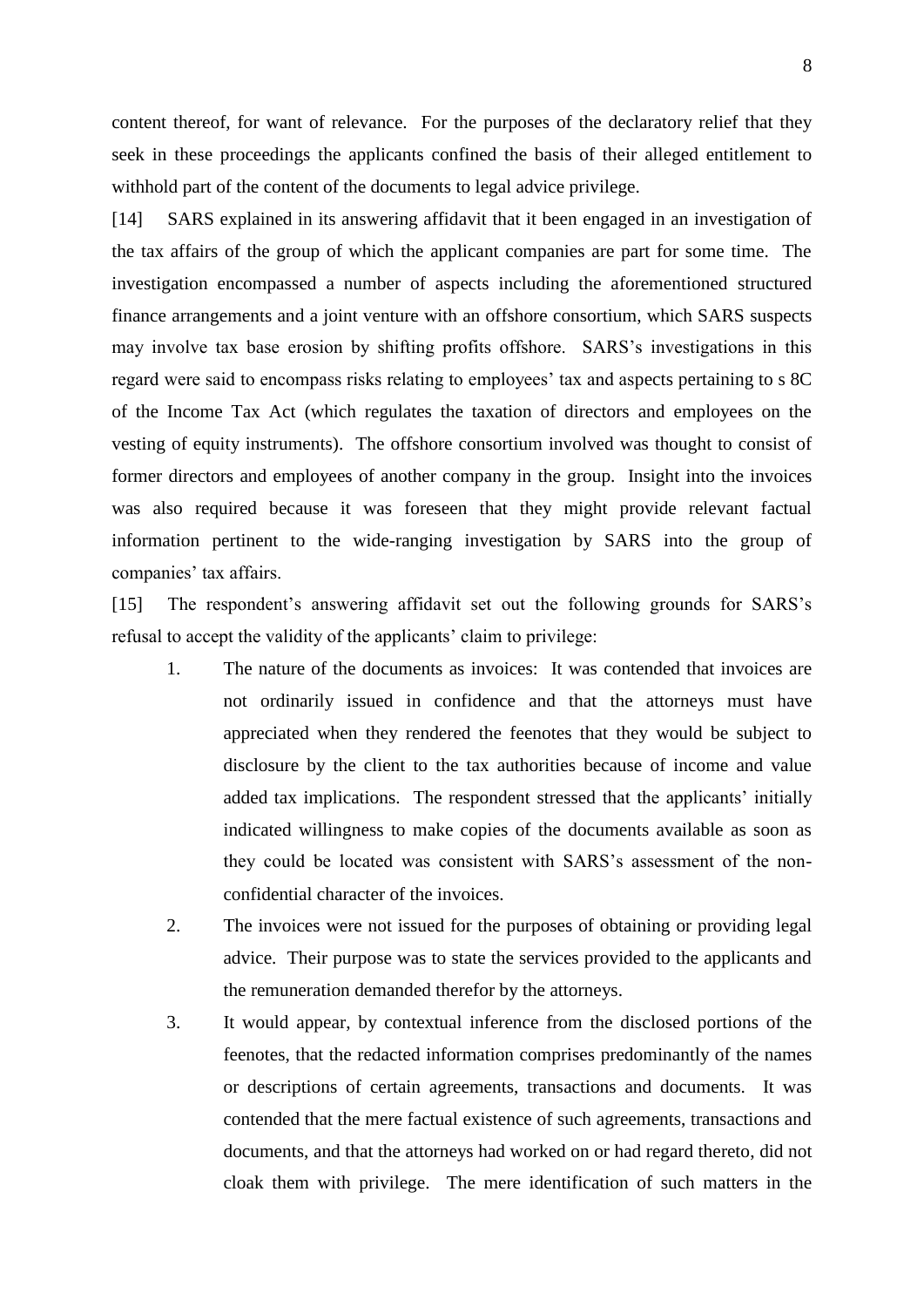invoices would not, by itself, convey the nature or substance of any advice that might have been sought or received, so the argument continued.

<span id="page-8-0"></span>[16] SARS also contended that, by having unconditionally undertaken to furnish the invoices when they were located, the applicants had waived any privilege that they might have been able to assert in the documents. That contention may be disposed of shortly. There is no merit in it. The nature of the alleged waiver on which the respondent seeks to rely is known as implied or imputed waiver. The test for identifying such waiver is objective, meaning that it must be judged by its outward manifestations; in other words from the perspective of how a reasonable person would view it. It was quite evident that the documents had not been at hand when the undertaking was given and there was no reason for SARS to have understood that the undertaking had been given with knowledge of the detailed content of the documents. In the circumstances SARS could not reasonably have construed the giving of the undertaking as a waiver of the applicants' right to assert privilege in respect of any part of the content of the feenotes when they were found. That is certainly the case if it is assumed, as SARS argued, and as I shall presently hold, that attorneys' feenotes are not *per se* privileged documents.

[17] In their replying affidavit, the applicants argued that it was not the character of the documents as attorneys' feenotes that was determinative of the validity of the applicants' claim to privilege, but whether 'certain of the contents of the disputed invoices are privileged, to the extent that they set out the nature of the advice sought by the Applicants from their attorneys and/or the advice given by those attorneys'. The applicants thus abandoned any claim that have been discerned in their founding papers that the documents were privileged *per se*, and stated their case actually to be that the advice sought by them from their attorneys (which they averred was reflected in the content of the invoices) was privileged by reason of having been sought in confidence from their legal advisers acting in their capacity as such. In that context, the applicants asserted that the fact that the invoices might not have been issued in confidence was irrelevant.

[18] The applicants also indicated their intention to make uncensored copies of the invoices available for inspection by the court at the hearing for purposes of a so-called 'judicial peek'. In this connection the deponent to the applicants' replying affidavit proceeded:

The Court's perusal of the disputed invoices will, indeed, confirm that the Applicants "*deleted*" [inter alia] *the names or descriptions of certain agreements, transactions and documents from the copies of the disputed invoices it provided*" to the Respondent.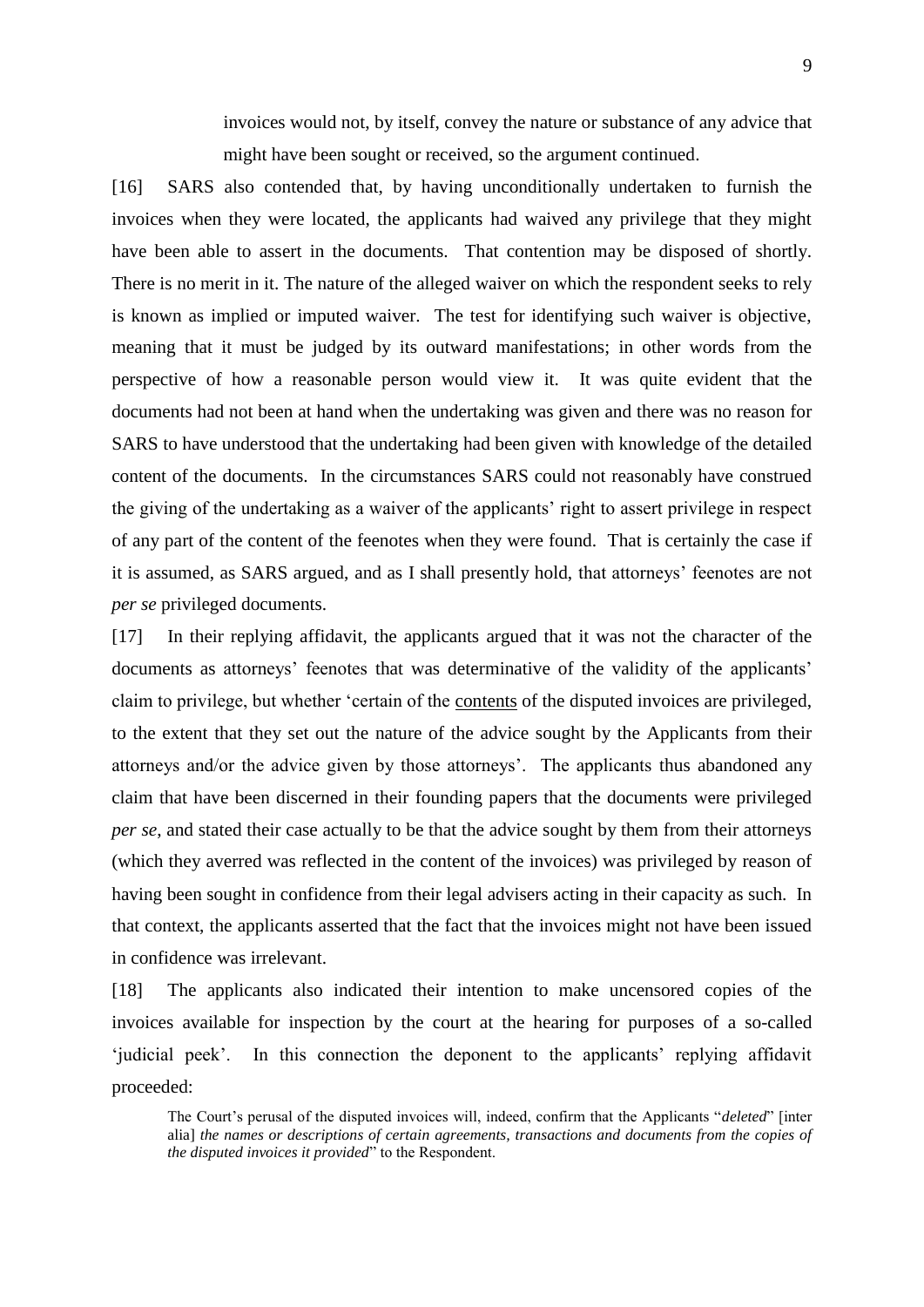This deleted information, it is submitted, is privileged because it identifies the subject matter of the advice sought, and the entities in respect of which such advice was sought.

[19] The respondent served a notice on the applicants in terms of uniform rule 35(12) calling for copies of the agreements and documents mentioned in the aforementioned extract from the replying affidavit. The applicants declined to provide the documentation, pointing out that doing so would result in the disclosure of the very matter in respect of which they had claimed privilege.

[20] The respondent then brought an application for an order compelling the applicants to comply with the notice. That application was served on the day before the main application was to be heard and was moved in the course of the argument of the main application. I shall deal with it presently.

[21] There was no dispute between counsel for the parties when the matter was argued as to the import of the substantive right to legal advice privilege, broadly stated, but they took issue on its ambit. Thus, as mentioned earlier, the respondent contended that the privilege does not extend to the redacted parts of the invoices in issue merely because they contain mention of 'certain agreements, transactions and documents' that may have been referred to, drafted, or effected in the context of communications between the applicants and their attorneys in respect of the seeking or giving of legal advice. That broad agreement as to the conceptual character of legal advice privilege does not exclude scope for quite fundamental differences as to the ambit of attorney-client communications that are included or excluded is illustrated by the jurisprudence. The most relevant cases are all foreign. Indeed, counsel were not able to find any South African judgment that deals in any particularity with the question that presents in the current matter.

[22] The divergence of judicial opinion that was manifest in the English jurisprudence is illustrated in the historical overview undertaken by Taylor LJ in the Court of Appeal's judgment in *Balabel and another v Air India*.<sup>17</sup> The appeal in that matter was against the decision of a single judge overruling a decision made by a master, who had upheld the appellant's claim of privilege in respect of documents of the following sort that had been sought by the respondent in the context of litigation concerning the conclusion of an underlease: (i) communications between the appellant and its solicitors other than those seeking or giving legal advice, (ii) drafts, working papers, attendance notes and memoranda of the appellant's solicitors relating to the proposed new underlease and (iii) internal communications of the appellant other than those seeking advice from their Indian legal

<sup>17</sup> [1988] 2 All ER 246 (CA), [1988] Ch 317.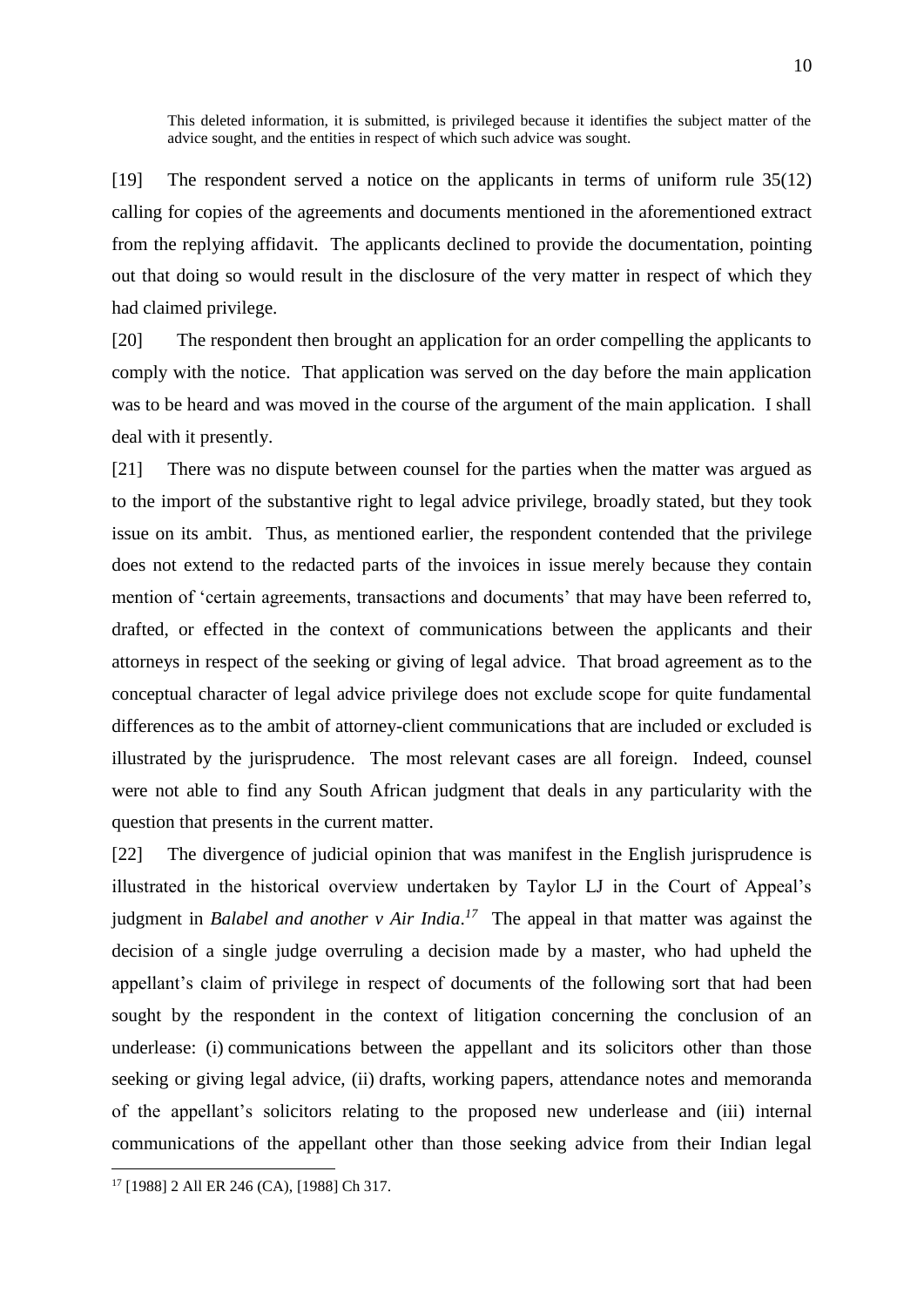advisers. The judge in the High Court - taking a different view in principle from that adopted by the master - had ordered disclosure of some of the documentation. In this regard the judge had followed the approach of Scott J (as he then was) in *Galadari's Receivers v Zealcastle*  Ltd (6 October 1986) (unreported). It appears from the Appeal Court judgment that the judge in the High Court had concluded as follows:

The defendants in my judgment are entitled to withhold all communications which seek or convey advice, even though parts of them may contain narratives of facts or other statements which in themselves would not be protected. On the other hand, documents which simply record information or transactions, with or without instructions to carry them into execution, or which record meetings at which the plaintiffs were present, are not privileged.

As Taylor LJ observed,<sup>18</sup> 'On the judge's ruling, a selective exercise was required to withhold only those documents seeking or giving advice and to disclose any which merely recorded information or events or gave instructions. He carried out that exercise and ruled that a number of documents specified in the schedule to his order should be disclosed'.

[23] The approach adopted by Scott J in *Galadari's Receivers* was described by Taylor LJ as follows:

In that case the defendant wished to enforce a charge they had obtained against Mr Galadari's interest in a property. The legal title to the property was discovered to be vested in a company. The defendants sought disclosure of documents in the possession of Mr Galadari's solicitors to establish his beneficial interest. The scope of the privilege attaching to such documents was contested. Scott J noted the conflict in the authorities and suggested there might be a distinction between cases where discovery was sought from the client rather than the solicitor. He said:

'I am therefore satisfied that I ought to approach the present case by applying the principle expressed by Lord Atkin in *Minter v Priest* [1930] AC 558, [1930] All ER Rep 431 rather than by considering whether the broader view of privilege, which might perhaps be relevant in a case like *Greenough v Gaskell* (1833) 1 My & K 98, [1824–34] All ER Rep 767, where only the solicitor was being sued, is still good law. With that principle in mind I must I think look at the documents which are in issue in the case and come to a conclusion whether they can fairly be regarded as a request by Mr Galadari … for legal advice or whether the documents represent the giving of legal advice either to Mr Galadari or to an agent of his. These documents would be privileged. But none of the documents which simply record the transaction which Mr Galadari had instructed his solicitor to implement, or document the putting into effect of the transaction, or the formation of the Swiss company, or which passed between Norton Rose Botterell & Roche [Mr Galadara's solicitors] and the vendor's solicitors on the acquisition of 10 Curzon Place, or the conveyance documents, would, in my view, be documents in respect of which Mr Galadari could claim protection on the grounds of legal professional privilege.<sup> $19$ </sup>

[24] The Appeal Court held that the approach manifested in the reasoning in the judgment in *Galadari's Receivers* defined the scope of legal advice privilege too narrowly. In that regard Taylor LJ expressed himself as follows:

….the purpose and scope of the privilege is … to enable legal advice to be sought and given in confidence. In my judgment, therefore, the test is whether the communication or other document was made confidentially for the purposes of legal advice. Those purposes have to be construed broadly. Privilege obviously attaches to a document conveying legal advice from solicitor to client and to a

<sup>&</sup>lt;sup>18</sup> At p. 249 of the All England Report.

<sup>&</sup>lt;sup>19</sup> At pp. 254-256 of the All England Report.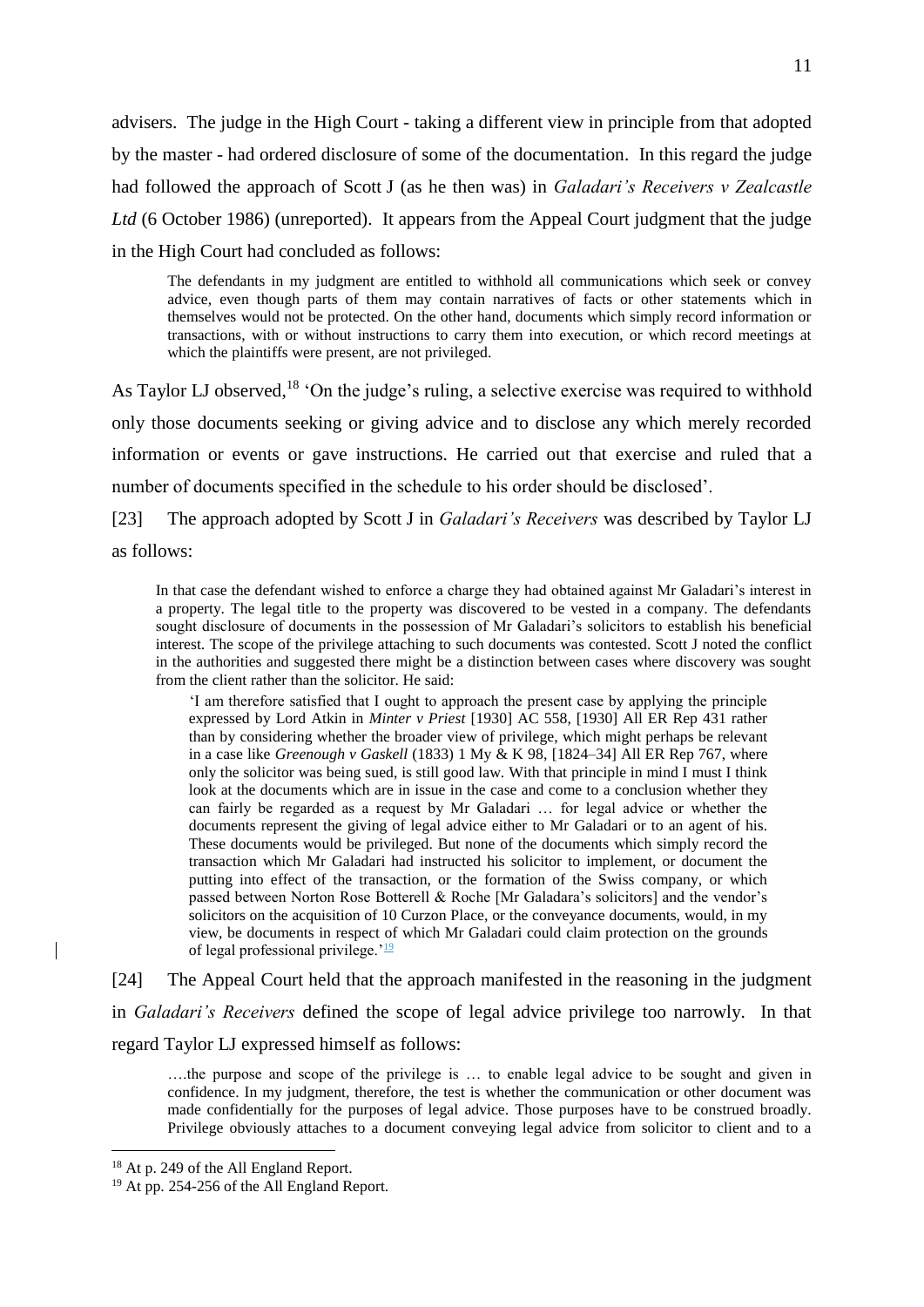specific request from the client for such advice. But it does not follow that all other communications between them lack privilege. In most solicitor and client relationships, especially where a transaction involves protracted dealings, advice may be required or appropriate on matters great or small at various stages. There will be a continuum of communication and meetings between the solicitor and client. The negotiations for a lease such as occurred in the present case are only one example. Where information is passed by the solicitor or client to the other as part of the continuum aimed at keeping both informed so that advice may be sought and given as required, privilege will attach. …

It may be that applying this test to any series of communications might isolate occasional letters or notes which could not be said to enjoy privilege. But to be disclosable such documents must be not only privilege-free but also material and relevant. Usually a letter which does no more than acknowledge receipt of a document or suggest a date for a meeting will be irrelevant and so nondisclosable. In effect, therefore, the 'purpose of legal advice' test will result in most communications between solicitor and client in, for example, a conveyancing transaction being exempt from disclosure, either because they are privileged or because they are immaterial or irrelevant.

….

It follows from this analysis that those dicta in the decided cases which appear to extend privilege without limit to all solicitor and client communication on matters within the ordinary business of a solicitor and referable to that relationship are too wide.

….

By contrast, the formulation adopted by [the judge a quo] and quoted earlier in this judgment is in my view too restrictive. It suggests that a communication only enjoys privilege if it specifically seeks or conveys advice. If it does so, it is privileged, notwithstanding it may also contain 'narratives of fact or other statements which in themselves would not be protected'. However, the second half of the judge's formulation implies that all documents recording information or transactions with or without instructions or recording meetings lack privilege if they do not specifically contain or seek advice. The passage cited above from the judgment of Scott J in *Galadari's Receivers v Zealcastle Ltd* is to the same effect. In my judgment that formulation is too narrow. As indicated, whether such documents are privileged or not must depend on whether they are part of that necessary exchange of information whose object is the giving of legal advice as and when appropriate. Accordingly, I agree with the formulation made by the Chief Master in the present case, subject to the additional words which I have placed in brackets. He said:

'Once solicitors are embarked on a conveyancing transaction they are employed to ensure that the client steers clear of legal difficulties, and communications passing in the handling of that transaction are privileged [if their aim is the obtaining of appropriate legal advice] since the whole handling is experience and legal skill in action and "a document passing during a transaction does not have to incorporate a specific piece of legal advice to obtain that privilege.'

[25] It appears to be accepted that the judgment of the Court of Appeal in *Balabel*  correctly expresses the scope of legal advice privilege in English law. The House of Lords decision in *Three Rivers District Council (No.6)* supra, <sup>20</sup> confirmed that the concept of what falls within the expression 'legal advice' for the purposes of legal advice privilege goes not only to advice on the law, but also, as pointed out by Taylor LJ in *Balabel*, 'advice as to what should prudently and sensibly be done in the relevant legal context', including advice as to how a client's position or case should best be presented.

[26] It is suggested in Thanki (ed), *The Law of Privilege* Second Edition (Oxford), at 2.111 -2.112, with reference to a passage in the opinion of Lord Carswell in *Three Rivers District Council (No.6)*, that the House of Lords applied a 'somewhat broader' definition of the ambit of legal advice privilege than that stated in *Balabel*. I do not share that view. On my reading

<sup>20</sup> See not[e 1,](#page-0-0) above.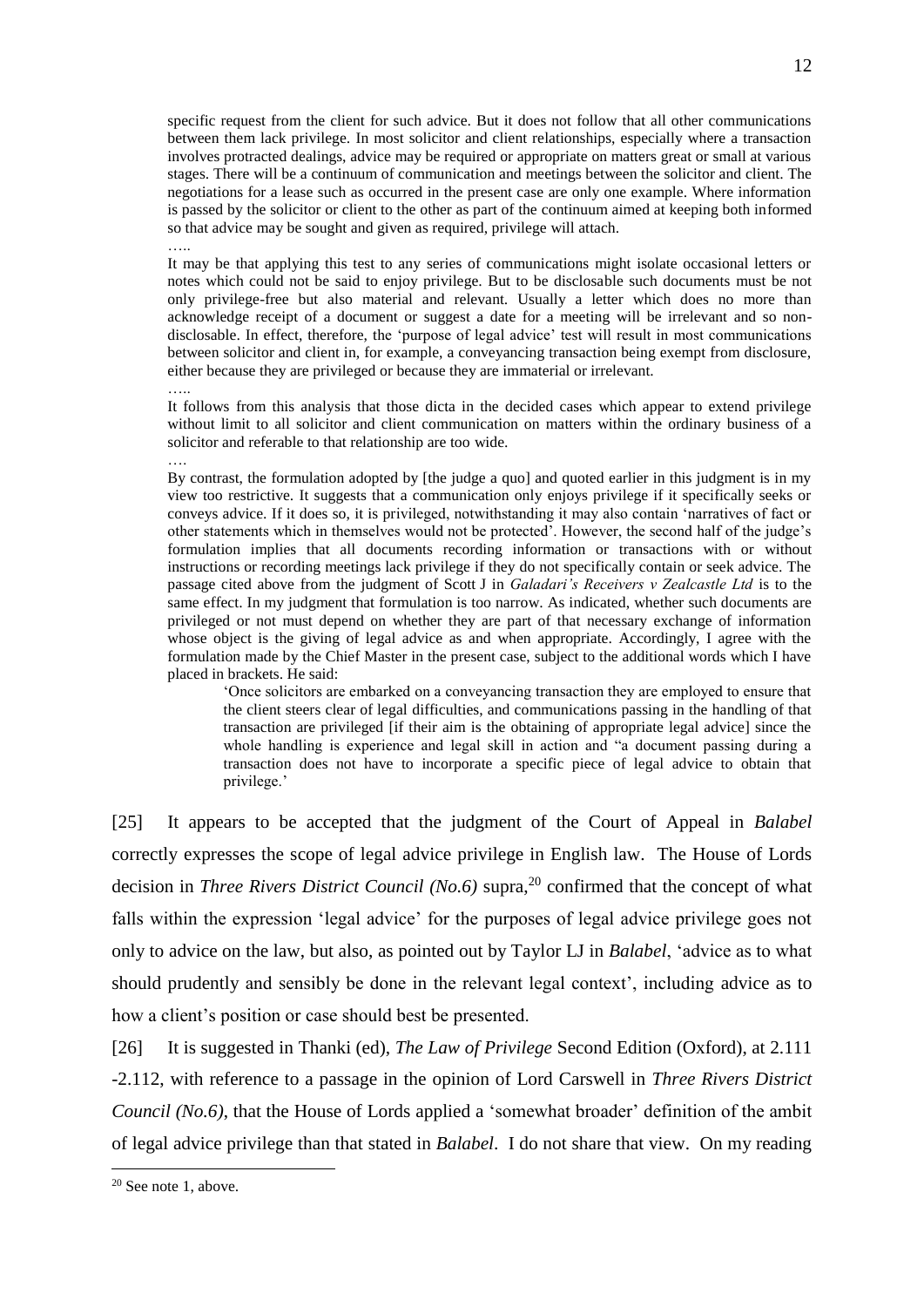of the passage in question<sup>21</sup> it amounts to no more than an affirmation that *Balabel*, properly read, does not derogate from the point made in *Minter v Priest* [1930] AC 558 that the privilege extends to all attorney-client communications directly related to the seeking or giving of such advice. However, Thanki's conclusion that the effect of the cases is that the English law is currently correctly stated as follows:

…if there is a legal context, privilege attaches to *all* communications between lawyer and client, provided that they are:

- directly related to the performance of the lawyer's professional duties as legal adviser to the client and
- made for the purpose of obtaining legal advice and assistance.

(emphasis in the original)

appears to me to be correct on either reading of the judgments. Subject to the other requirements of legal professional privilege mentioned at the outset of this judgment, $^{22}$  which also apply in English law, this accords with our own law, as stated in, amongst others, *S v Kearney*<sup>23</sup> and *Lane and Another NNO v Magistrate, Wynberg*. *24*

[27] The authorities just discussed go to the identification of documents that are susceptible to legal professional privilege, and not directedly to the question that presents in the current case, which concerns the assertion of privilege in respect of covered up parts of an otherwise unprivileged document that has been disclosed. If a document is privileged disclosure of part of it may constitute an implied or imputed waiver of the whole. It is therefore appropriate to consider whether a lawyers' feenote qualifies by its nature and as a general rule as a privileged document.

<span id="page-12-0"></span>[28] As mentioned, there is a line of English authority that holds that solicitors' feenotes are privileged.<sup>25</sup> Indeed, in *International Business Machines Corp and another v Phoenix International (Computers) Ltd*<sup>26</sup> Aldous J remarked, concerning feenotes that had been discovered erroneously, '*IBM do not dispute that the bills are documents for which privilege* 

<sup>&</sup>lt;sup>21</sup> The passage in question (which is the last sentence in para 111 of the judgment) reads:

<sup>&#</sup>x27;I agree with the view expressed by Colman J in *Nederlandse Reassurantie Groep Holding NV v Bacon & Woodrow Holding* [1995] 1 All ER 976 at 982 that the statement of the law in *Balabel v Air India*  does not disturb or modify the principle affirmed in *Minter v Priest*, that all communications between a solicitor and his client relating to a transaction in which the solicitor has been instructed for the purpose of obtaining legal advice will be privileged, notwithstanding that they do not contain advice on matters of law or construction, provided that they are directly related to the performance by the solicitor of his professional duty as legal adviser of his client.'

<sup>22</sup> In para [1.](#page-0-1)

 $23 \overline{1964}$  (2) SA 495 (A) at 499E.

<sup>24</sup> 1997 (2) SA 869 (C) at 879G-H.

<sup>25</sup> See e.g. *Chant v Brown* (1852) 9 Hare 790, *Turton v Barber* (1874) LR 17 Eq 329 and *Dickinson (t/a John Dickinson Equipment Finance) v Rushmer (t/a FJ Associates)* [2002] 1 Costs LR 128 (Ch.D).

<sup>26</sup> [1995] 1 All ER 413 (Ch D).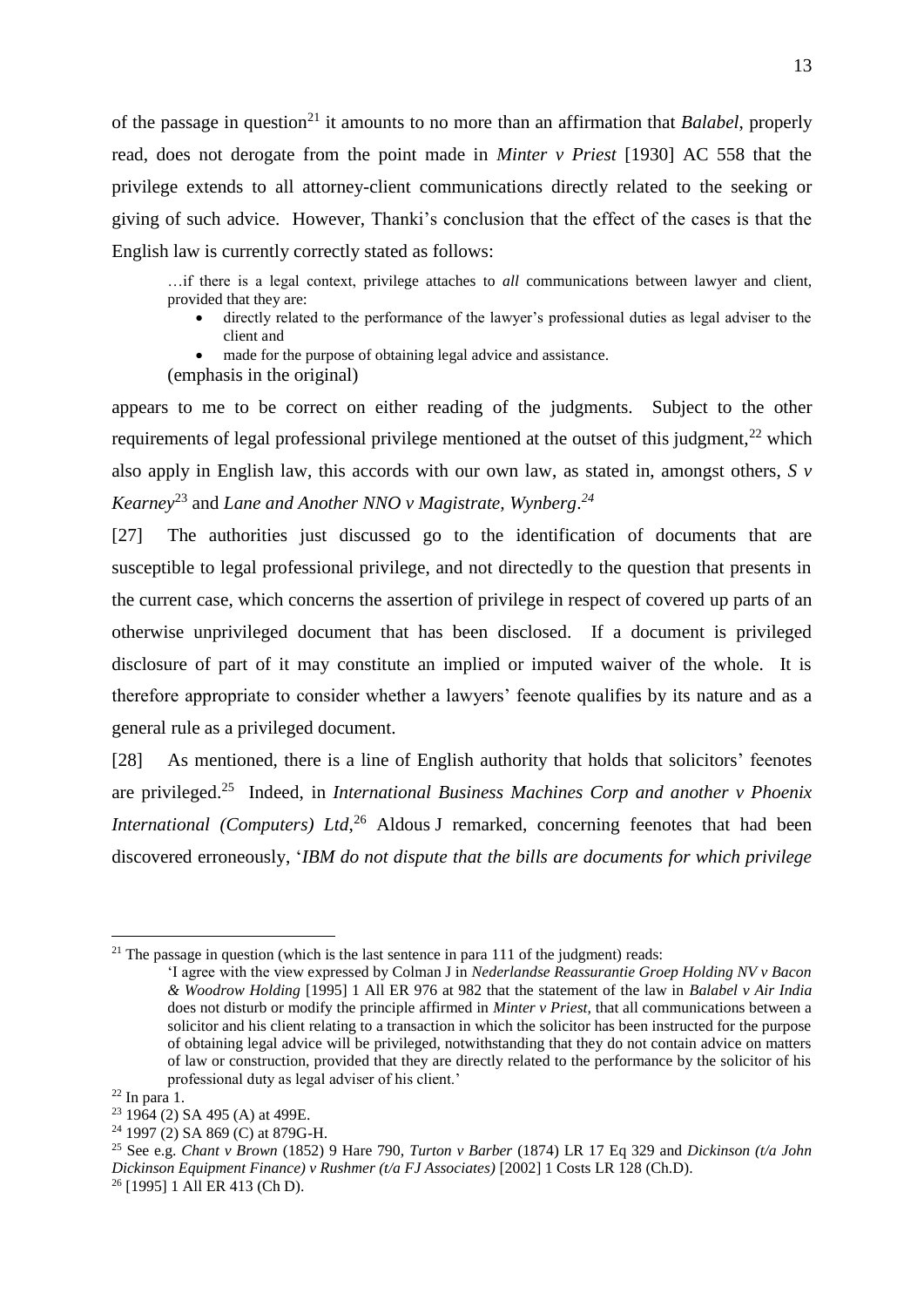*could have been claimed and that any solicitor would realise that*' <sup>27</sup> and '(t)*he reasonable solicitor would have been in no doubt that the legal bills were privileged documents*'.<sup>28</sup> Whether the approach taken in England up to now is well-founded in principle has, however, been questioned. The issue is treated of in Chap 2 of Thanki op cit supra, at 2.129 -2.130, s.v. '*Practical examples and difficult areas*' in a section entitled '*What Constitutes Legal Advice or Assistance*', as follows:

It seems that in English law, lawyers' feenotes have generally been regarded as privileged. However, *Ainsworth v Wilding* [[1900] 2 Ch 315] is an authority going the other way, where the court held that the defendant could cover up parts of the bill which described work undertaken so as not to reveal the advice given but other sections which revealed what had happened in the judge's chambers were not privileged. This decision is more in keeping with the law in New Zealand where it has been held that feenotes are not privileged by their nature, although they may contain passages in respect of which privilege can properly be claimed.

It is suggested that feenotes should not automatically be regarded as privileged in their entirety in the light of *Three Rivers 6*: they are undoubtedly confidential communications between lawyer and client, but it is difficult to say that they are directly related to the *performance* of the retainer by the lawyer. Of course the contents of most feenotes, although no doubt of great interest to the opposing party, will be utterly irrelevant to any dispute between them and therefore will not be subject to disclosure on the grounds of relevance. But if feenotes do contain relevant information, they should only be privileged to the extent that entries in them constitute secondary evidence of privileged communications. Irrelevant, but no doubt confidential, entries can of course be redacted. (footnotes omitted)

See also Malek et al (ed) *Phipson on Evidence* 18<sup>th</sup> ed. (2013) at 23-57:

It is suggested that a blanket rule [that lawyers' feenotes are privileged] is neither necessary nor consistent with modern principles of privilege. The way in which bills are submitted is a matter of practice and will vary with time and there is no reason why the court should be hidebound by old authorities. If a bill of costs does not reveal anything as to the contents of the communications between lawyer and client, why should it attract privilege?

I would venture that if the question were to be pertinently revisited by the English courts, it is probable that it would be answered consistently with the opinion expressed in the passages just quoted from the two aforementioned leading textbooks.

[29] The New Zealand authority cited in the aforegoing passage from Thanki op cit in support of his statement of the law in New Zealand is *Kupe Group v Seamar Holdings<sup>29</sup>*. In that matter Master Kennedy-Grant merely followed his earlier judgment in *Re Merit Finance*  and Investment Group Ltd,<sup>30</sup> where, in dealing with a contention by counsel that solicitors' statements were not a character of document that 'qua category attract privilege', he held:

…and the fact that the contents of solicitors' statements and/or bills of costs, on the one hand, and their trust account records, on the other hand, may disclose the terms of privileged communications, do not (*sic*), in my opinion, make the distinction between communications and other acts unworkable. (It should be remembered that, in reality, speech is an act.) The essential question in any consideration of whether or not a document is privileged is, was it brought into existence for the purpose of "getting or

 $27$  At p. 419.

 $^{28}$  At p. 424.

<sup>&</sup>lt;sup>29</sup> [1993] 3 NZLR 209

<sup>30</sup> [1993] 1 NZLR 152.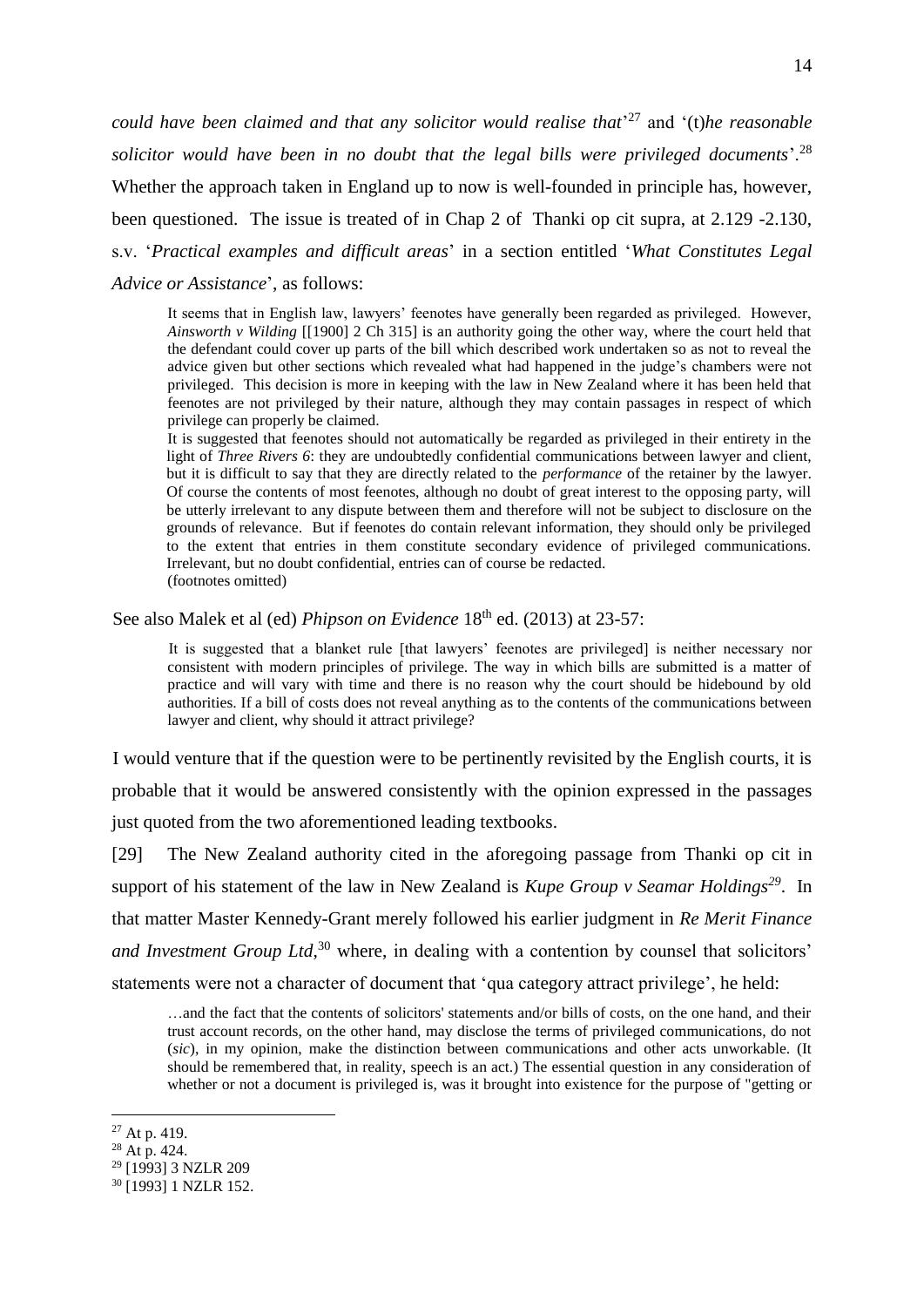giving confidential legal advice or assistance"?: 13 *Halsbury's Laws of England* (4th ed) para 74 and *R v Uljee* [1982] 1 NZLR 561 at p 570.

I accordingly accept Ms Olsen's third submission that solicitors' statements and/or bills of costs and trust account records do not, as categories of document, attract legal professional privilege. A particular document or part of a particular document may attract legal professional privilege as a communication made for the purpose of getting or giving confidential legal advice or assistance. If there are any such documents among those of which production is sought, or any such passages in any such documents, then the claim of legal professional privilege must be made in relation to the particular documents or passages.<sup>31</sup>

It is evident from the judgment in *Re Merit Finance*, however, that, certainly as of 1993, the state of authority in New Zealand was divided, with some judgments following the line taken in English cases such as *Chant v Brown* and *Turton v Barber*. 32 In my judgment the position as stated in *Re Merit Finance* accords with the description of the ambit of legal advice privilege that may be distilled from the line of English authority exemplified by the judgments in *Minter v Priest*, *Balabel* and *Three Rivers (6)*, mentioned earlier.

[30] Thus, as our law in point has historically been premised on the English law, it seems to me that applying the reasoning in the three last-mentioned English judgments in a principled manner in the local context would impel the conclusion that attorneys' feenotes are not amenable to any blanket rule that would characterise them as privileged communications *per se*. Feenotes are not created for the purpose of the giving of advice and are not ordinarily of a character that would justify it being said of them that they were directly related to the performance of the attorney's professional duties as legal adviser to the client. They are rather communications by a lawyer to his or her client for the purpose of obtaining payment for professional services rendered; they relate to recoupment for the performance of professional mandates already completed, rather than to the execution of the mandates themselves. They thus do not form part of the 'continuum of communications' postulated in Taylor LJ's judgment in *Balabel*. For that reason the English judgments that appear to clothe lawyers' feenotes with privilege as a blanket rule should not be followed in my view. The abandonment by the applicants of their initial claim of blanket rule privilege in respect of the invoices as lawyers' feenotes was therefore well advised. (The reason why I have dealt with this aspect at some length is that my finding on the question of waiver  $33$  might well have been different if the feenotes fell to be regarded as a category of privileged documents *per se*.)

[31] It is, however, readily conceivable, if not probable in fact, that attorneys' fee notes might contain references to legal advice sought and given in the course of a narration of the services in respect of which the fees have been raised. It is indeed references of that sort that

 $31$  At pp. 158-9.

<sup>32</sup> See not[e 25,](#page-12-0) above.

 $33$  See para [\[16\],](#page-8-0) above.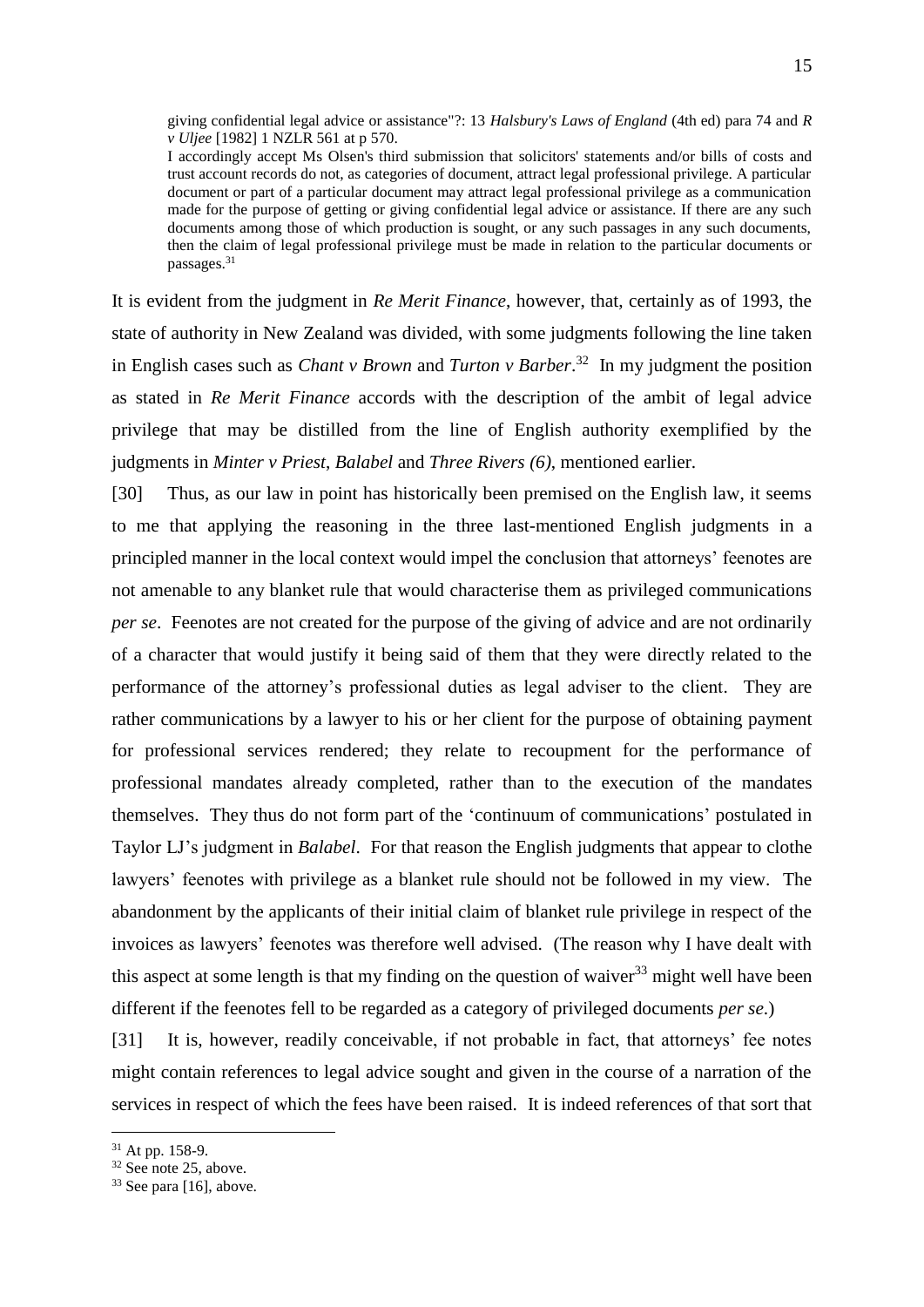are in issue in the current matter. In my judgment, mere reference to advice sought or given does not equate to disclosure of the substance of the advice. Disclosure by reference in a document which is not itself privileged of the mere fact that advice has been sought on a question or that it has been given therefore does not give rise to any privilege. It is the actual communications between the client and the lawyer involved in the seeking and giving of the advice - identifiable as such within the broad and generous parameters referred to in cases like *Balabel* and *Three Rivers 6* – or references in other documents that would disclose their content or from which their content might be inferred that are the matter in respect of which legal advice privilege may be claimed. That does not include the content of a document which merely records, without disclosing their substance, that such communications have occurred. Thus, if the feenote refers to the advice only in terms that describe that it was given, without disclosing its substance, I do not consider that the mere reference would be sufficient to invest the relevant content of an otherwise unprivileged document or communication with legal advice privilege.<sup>34</sup> The position would be different, of course, if the feenote set out the substance of the advice, or contained sufficient particularity of its substance to constitute secondary evidence of the substance of the advice.

<span id="page-15-0"></span>[32] My views in this regard find support, I think, in the judgment of Richards J in the Chancery Division in *Financial Services Compensation Scheme Ltd. v Abbey National Treasury Services Plc*, <sup>35</sup> which, like the current matter, was a case in which a party had asserted legal advice privilege in respect of redacted portions of two disclosed documents. Mr Justice Richards was called upon to decide whether the redactions had been justifiably

<sup>34</sup> Cf. the following statement by the US Court of Appeals (Ninth Circuit) in *Clarke v American Commerce National Bank* 974 F. 2d 127 (9<sup>th</sup> Cir. 1992) concerning legal professional privilege in respect of the content of lawyers' feenotes:

<sup>&#</sup>x27;Not all communications between attorney and client are privileged. Our decisions have recognized that the identity of the client, the amount of the fee, the identification of payment by case file name, and the general purpose of the work performed are usually not protected from disclosure by the attorney-client privilege. See e.g *Tomay*, 840 F. 2d at 1426; *In re Grand Jury Witness (Salas and Waxman)* 695 F. 2d 359, 361-62 (9th Cir. 1982); *Hodge and Zweig* 548 F. 2d at 1353; *United States v Cromer* 483 F. 2d 99, 101-02 (9<sup>th</sup> Cir. 1973). However, correspondence, bills, ledgers, statements, and time records which also reveal the motive of the client in seeking representation, litigation strategy, or the specific nature of the services provided, such as researching particular areas of law, fall within the privilege. *Salas*, 695 F. 2d at 362. The burden of establishing that the attorney-client privilege applies to the documents in question rests with the party asserting the privilege. *Tomay*, 840 F. 2d at 1426.'

Counsel for SARS also referred me to the opinions of the Supreme Court of New Hampshire in *Hampton Police Association, Inc. v Town of Hampton* 20 A. 3d 994 (2011), 162 NH 7 (which contains a comprehensive review of other US authority) and of the Supreme Court of Pennsylvania Middle District in *Levy v Senate of Pennsylvania* 65 A. 3d 361 ( 2013), which are to the same effect as the passage quoted from *Clarke*.

<sup>35</sup> [2007] EWHC 2868 (Ch). The judgment is accessible at [http://www.bailii.org/cgi](http://www.bailii.org/cgi-bin/markup.cgi?doc=/ew/cases/EWHC/Ch/2007/2868.html)[bin/markup.cgi?doc=/ew/cases/EWHC/Ch/2007/2868.html](http://www.bailii.org/cgi-bin/markup.cgi?doc=/ew/cases/EWHC/Ch/2007/2868.html) .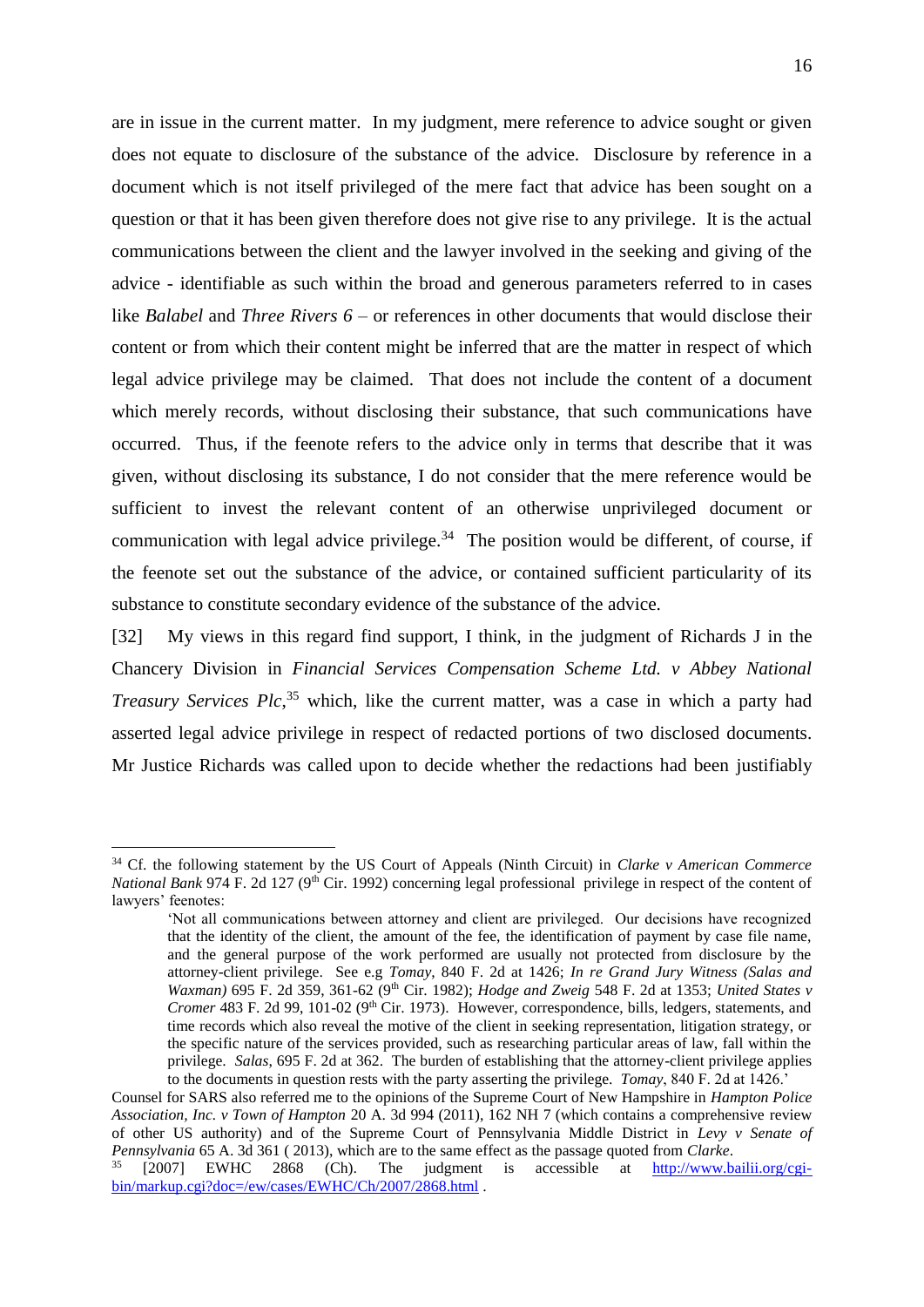made. The party claiming privilege had explained one of the redactions in issue that pertained to a question no. 5 on a questionnaire form as follows:

As for question 5, this question does not specifically identify the narrow question on which the legal department has advised, although it does give an indication of material considered by the legal department. Nevertheless, I believe that if unredacted, question 5 would enable both the nature of the advice given by the legal department, and the substance of that advice, to be inferred, and that this would be the case irrespective of whether the answer to question 5 is also unredacted.

The learned judge dealt with this aspect of the case at para 16-18 of the judgment as follows:

16. …..Mr Railton QC for [the party claiming privilege] submitted that if the substance of the advice could be inferred from the redacted passage, it was a passage which "evidenced" the substance of the advice for the purposes of the test set out in *Three Rivers DC v Bank of England (No.5)* [[2003] EWCA Civ 474; [2003] QB 1556] or "revealed" it (see *The Good Luck* [*Bank of Nova Scotia v Hellenic Mutual War Risks Association (Bermuda) Ltd (The "Good Luck")* [1992] 2 Lloyds Rep. 540 (QB)]). He relied on *Thanki: The Law of Privilege* at paras 2.54 – 2.57 and particularly:

> "The most obvious of the categories of documents which are not, strictly speaking, actual communications are those documents which constitute secondary evidence of privileged communications."

Mr Railton submitted that a document from which the advice could be inferred constituted secondary evidence of the advice.

- 17. Save as mentioned below, none of the authorities to which I was referred deal with the case of a document which, rather than stating the substance of advice, is a document from which it is said the advice can be inferred. Two considerations lead me to the view that, unless perhaps the inference is obvious and inevitable in which case the document is in substance a statement of the advice or communication, privilege does not attach to such documents. First, it is the communication between the client and lawyer which is privileged either in its original form or in a summarised or paraphrased form. A document which does not contain the communication in any form contains nothing to which privilege attaches. Mr Railton's submission that a document from which the substance of the communication may be inferred "evidences" the privileged communication treats "evidences" as carrying its fact-finding meaning of "providing an evidential basis". I do not think that this is the sense in which the word is used in *Three Rivers DC v Bank of England (No. 5)* and other authorities. It is used, I believe, in the narrower sense, consistent with *The Good Luck* and other cases, of reproducing, summarising or paraphrasing the communication.
- 18. The second consideration is that inference is usually a matter of subjective judgment. Save in very clear cases, views may differ as to whether the inference can be made. A claim to privilege should not, in my judgment, depend on a subjective assessment of this sort. It would, as Sir Sidney Kentridge QC appearing for the Law Society in *Three Rivers DC v Bank of England (No.6)* submitted in relation to the issue on that appeal, introduce "an unwelcome element of subjective uncertainty": 2005 AC 610 at 630. There are in any case many documents which are clearly not privileged but from which the substance of legal advice may be inferred. A common example is a minute of a board meeting recording the directors' decision on a particular matter.

[33] The authority that Richards J singled out, by way of an exception, in the opening phrase of paragraph 17 of his judgment was the judgment of Finn J in the Federal Court of Australia in *Pratt Holdings Pty Ltd v Commissioners of Taxation* (2004) 207 ALR, in particular para 20 thereof, which was quoted in the first edition of Thanki, *The Law of Privilege* at para 2.57 as follows:

The second principle which is more directly tied to the protection of communications is that the privilege extends to any document prepared by a lawyer or client from which there might be inferred the nature of the advice sought or given. Examples include communications between the various legal advisers of the client, draft pleadings, draft correspondence with the client or the other party, and bills of costs: *Propend Finance*, at CLR 569; ALR 597-8.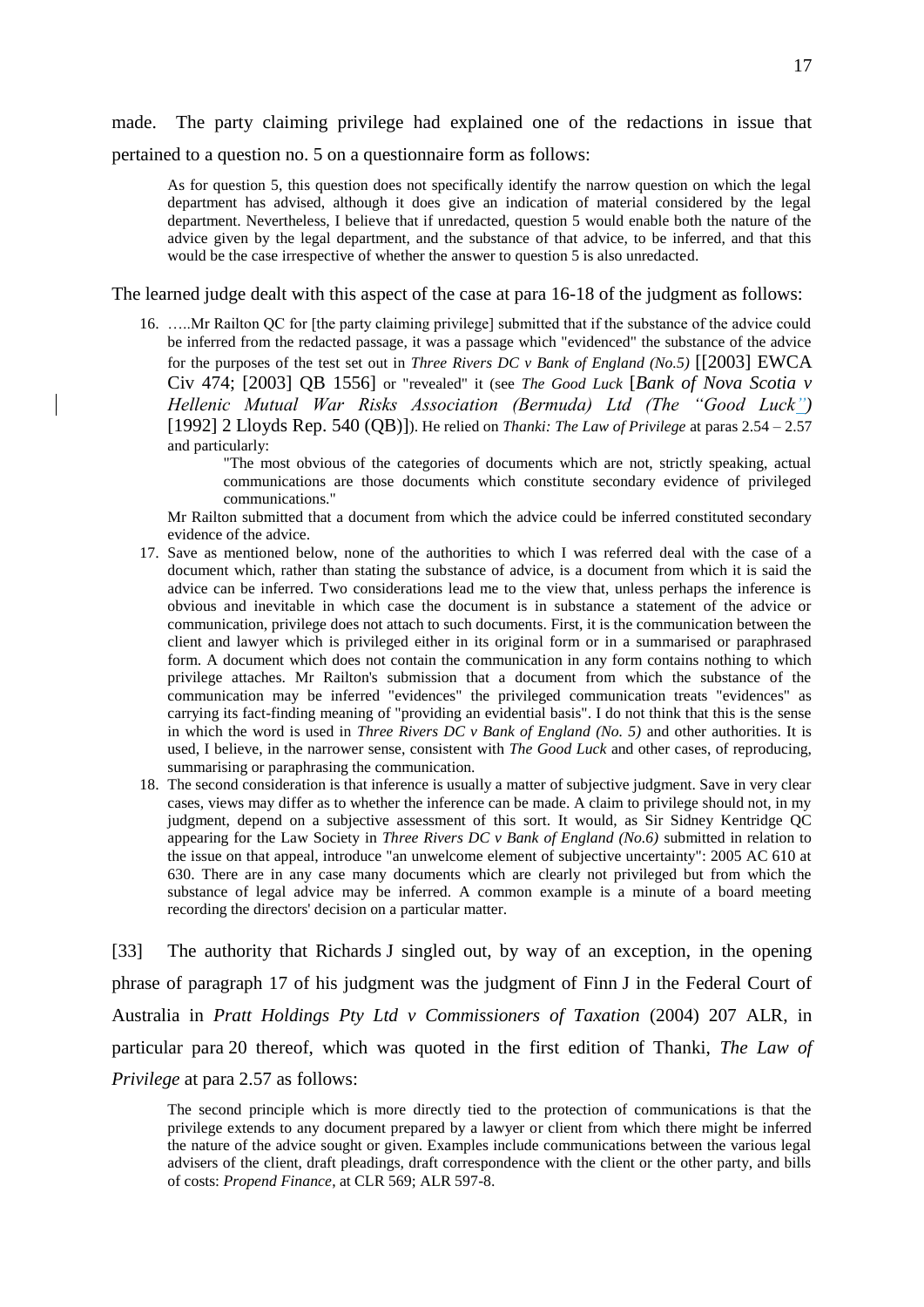The Chancery Division judge remarked (at para 19) of this passage from the Australian authority that he did not 'consider that this provides a basis generally for a claim for privilege in any document from which legal advice may be inferred. Its restricted application is apparent from the examples given'. (The learned judge's reference to 'the examples given', including bills of costs, falls to be understood in the context of the prevailing acceptance in English jurisprudence of the notion that solicitors' feenotes are privileged *per se* – something which I have already found to be misconceived in principle.)

[34] Thus, in a case in which parts of a feenote set out the substance of the privileged communications in respect of the seeking or giving of legal advice, or contain sufficient particularity of their substance to constitute secondary evidence thereof, those parts, but not the document as a whole, would be amenable to the privilege. The privilege should be asserted in such cases in precisely the manner that the applicants have sought to do in the current matter – that is by redacting the information so as to disclose those parts of the document that are not subject to the privilege and covering up those that are.

[35] Whether such an approach could properly be adopted was controversial in England until comparatively recently, but it obtained unequivocal endorsement –albeit obiter - from the Court of Appeal (per Hoffmann LJ) in *GE Capital Corporate Finance v Bankers Trust Company*. 36 *GE Capital* concerned the non-disclosure of allegedly irrelevant material, as distinct from matter that was alleged to be the subject of legal professional privilege. But notwithstanding the nature of the case, the *dicta* of Hoffmann LJ in the cited passage were expressly directed at how documents that were 'partly privileged' should be treated for discovery purposes. Mr Justice Rix subsequently followed *GE Capital* in *The "Sagheera"*, 37 which was a case in which the plaintiffs asserted privilege by covering up parts of communications between themselves and their agents that directly or indirectly revealed the dates, provenance, authorship, or content of privileged material, or information or comment on the same.

<span id="page-17-0"></span>[36] In *The "Sagheera"*, <sup>38</sup> Rix J remarked that 'there might be difficult borderline decisions' to be made when privilege was claimed in respect of the covering up of parts of documents 'which do not reproduce or comment on contents of otherwise privileged material, but merely and perhaps only indirectly refer to or reveal "the dates, provenance [? or]

<sup>36</sup> [1995] 1 WLR 172 (CA), [1995] 2 All ER 993 (at 996 *in fine* - 997 All ER).

<sup>37</sup> *Hellenic Mutual War Risks Association (Bermuda) Ltd and General Contractors Importing and Services Enterprises v Harrison (The "Sagheera")* [1997] 1 Lloyd's Rep. 160 (QB).

<sup>38</sup> Note [37](#page-17-0) above, at p.171.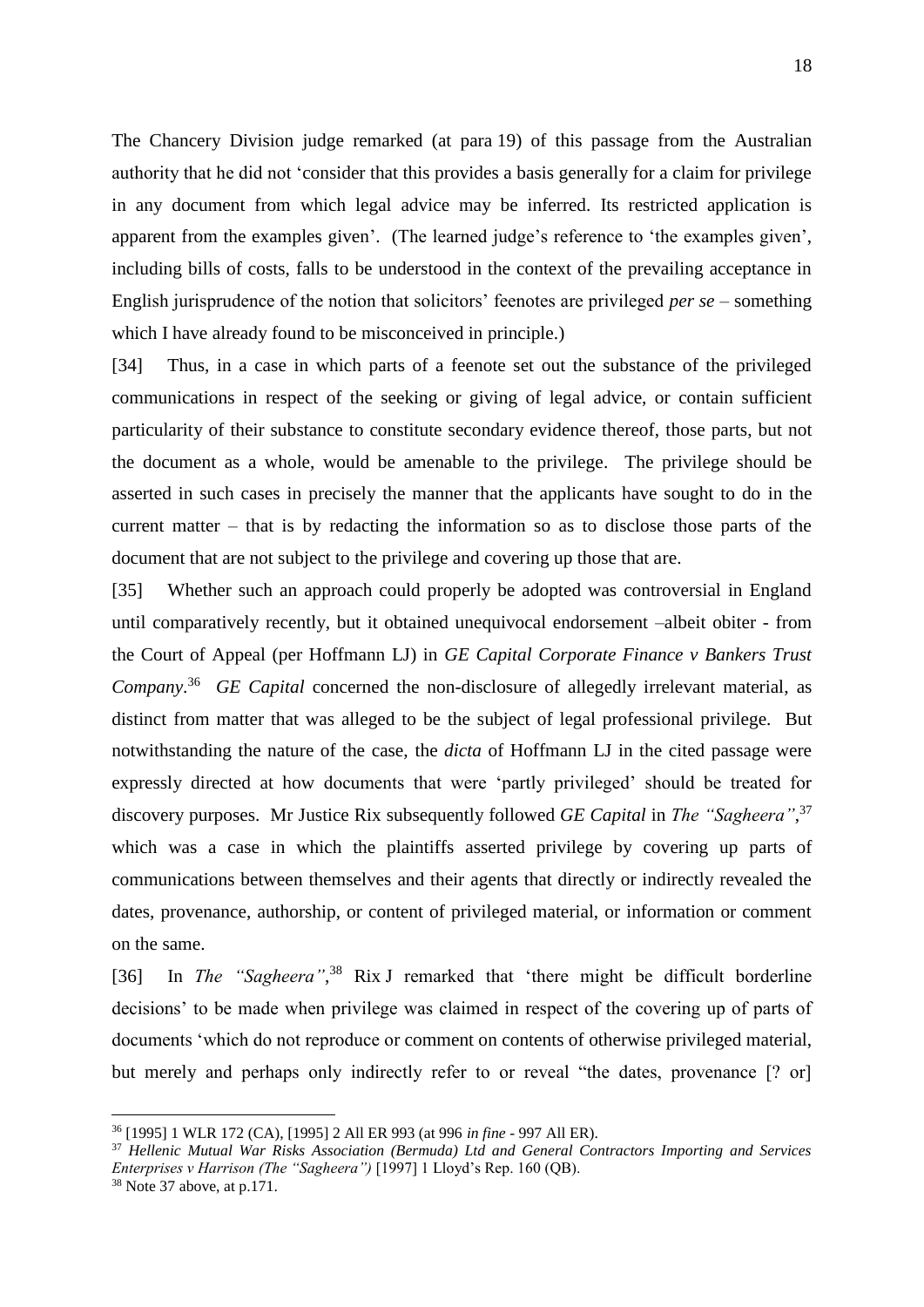authorship" of such material'. The test, in my view, however, is whether, upon an objective assessment, in the sense postulated by Richards J in *Financial Services Compensation*  Scheme,<sup>39</sup> the references disclose the content, and not just the existence, of the privileged material. Approached in that manner, the scope for difficulty is not so evident.

[37] It is now time, applying the principles just rehearsed, to address the current application. As mentioned earlier, there is virtually no detail provided in the founding papers substantiating why the covered up portions of the invoices should be declared to be amenable to the assertion of legal advice privilege. The basis upon which I am invited to determine the question is by taking what is sometimes called a 'judicial peek' at the covered up portions; that is by looking privately at the redacted parts of the invoices. It is a practice that has on occasion been adopted in our courts in circumstances in which the judge considers it necessary to privately inspect allegedly privileged documents to make a just decision of a matter in dispute.<sup>40</sup> Historically, the need sometimes arose in the context of the determination of interlocutory disputes about the right of one party to inspect discovered documents in respect of which the other party had claimed privilege. It entails the judge looking at material that is not available to the party against whom the alleged right of nondisclosure is asserted. That self-evidently puts the party that is kept in the dark, as it were, at a disadvantage and it limits the assistance that a court is ordinarily able to derive for the purposes of deciding contentious questions from argument addressed to it by parties who are equally equipped.

[38] Statutory provision is made for the practice in s 80(1) of the Promotion of Access to Information Act 2 of 2000. That provision enjoyed attention in the quite recent litigation between the President and M&G Media Ltd, which wended its way from the High Court via the Supreme Court of Appeal to the Constitutional Court. In the Appeal Court judgment, Nugent JA commented generally on the concept of taking a judicial peek, noting that while the practice might properly be availed of in appropriate circumstances, it was nevertheless important to consider that courts 'earn the trust of the public by conducting their business openly and with reasons for their decisions' and that therefore 'a court should be hesitant to become a party to secrecy with its potential to dissipate that accumulated store of trust<sup>2</sup>.<sup>41</sup>

<sup>&</sup>lt;sup>39</sup> Note [35](#page-15-0) above.

<sup>40</sup> See e.g. *Lenz Township Co (Pty Ltd) v Munnick* 1959 (4) SA 567 (T) at 574G-H; *Van der Linde v Calitz* 1967 (2) SA 239 (A) at 260B; *South African Football Union and Others v President of the Republic of South Africa and Others* 1998 (4) SA 296 (T) at 300H-302 and *Mohamed v President of the Republic of South Africa* 2001 (2) SA 1145 (C) at 1150J-1151A.

<sup>&</sup>lt;sup>41</sup> See *President of the Republic of South Africa v M&G Media Ltd* 2011 (2) SA 1 (SCA), 2011 (4) BCLR 363, at para 52.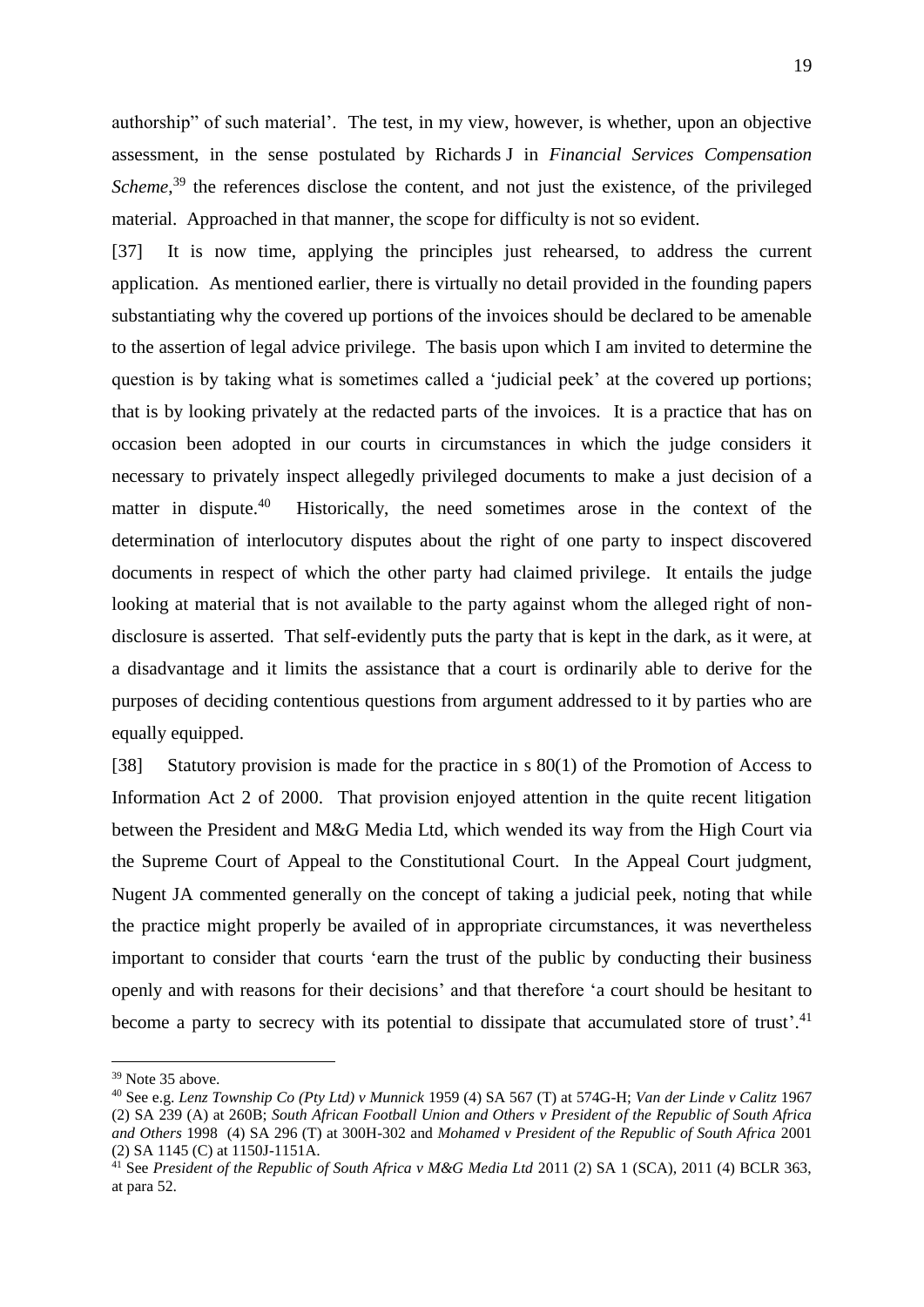Those remarks were endorsed in the judgment of the Constitutional Court,  $42$  which noted, in the context of a review of international jurisprudence, in particular that of Canada and the United States of America, that a judicial peek (or as it is referred to in North America, 'in camera review') should be undertaken only 'as a last resort', or 'where absolutely necessary'. 43

[39] I draw attention to these considerations because I consider that a party in the position of the applicant in the current case should be astute to present its case in a manner directed as far as possible to avoid the necessity of the matter having to be decided on the basis of a secret inspection, or at the very least to minimise the one-sided effect of any private judicial inspection that might nevertheless remain necessary. In the current case that could have been done by providing a far more detailed contextual explanation in its founding papers of the bases for the non-disclosure of the allegedly privileged information. A party that asserts legal professional privilege should generally be able to provide a rational justification for its claim without needing to disclose the content or substance of the matter in respect of which the privilege is claimed.<sup>44</sup> Failing such justification, there is nothing before court but the claim to privilege itself; the means for testing its validity is absent if resort is not had to the mechanism of judicial peeking, which, as has been noted, a court should generally be hesitant to undertake. Indeed, had SARS's counsel not agreed to my taking a judicial peek in the current case I might well have declined to do so – despite the fact that the application could not be determined without it - on the grounds of the applicant's failure to provide sufficient contextual justification of its claim to legal advice privilege in its founding papers.

[40] The need for a party seeking to invoke the court's endorsement of the validity of its claim to privilege in a case like this to provide sufficient contextual material with which a court and the opposing party can meaningfully engage was indeed underscored by my experience when, after the matter had been argued, I took up the invitation to privately inspect the redacted material. The covered up portions, as expected, contained numerous references to documents, including documents in the course of being drafted, and to a certain entity. The mere references did not, however, set out the substance of any request for legal advice or the content of any advice given. They also did not, either on their own, or when read in the context of the documents as a whole, afford any material that I could identify as

<sup>42</sup> *President of the Republic of South Africa v M&G Media Ltd* 2012 (2) SA 50 (CC)

<sup>43</sup> At para 39.

<sup>&</sup>lt;sup>44</sup> In *In re Grand Jury Witness (Salas and Waxman)* 695 F. 2d 359, 361-62 (9<sup>th</sup> Cir. 1982) the US Court of Appeals (9<sup>th</sup> Circuit) noted that blanket assertions of privilege (that is without the provision of an explanation of how the information concerned fits within the privilege) are "extremely disfavored".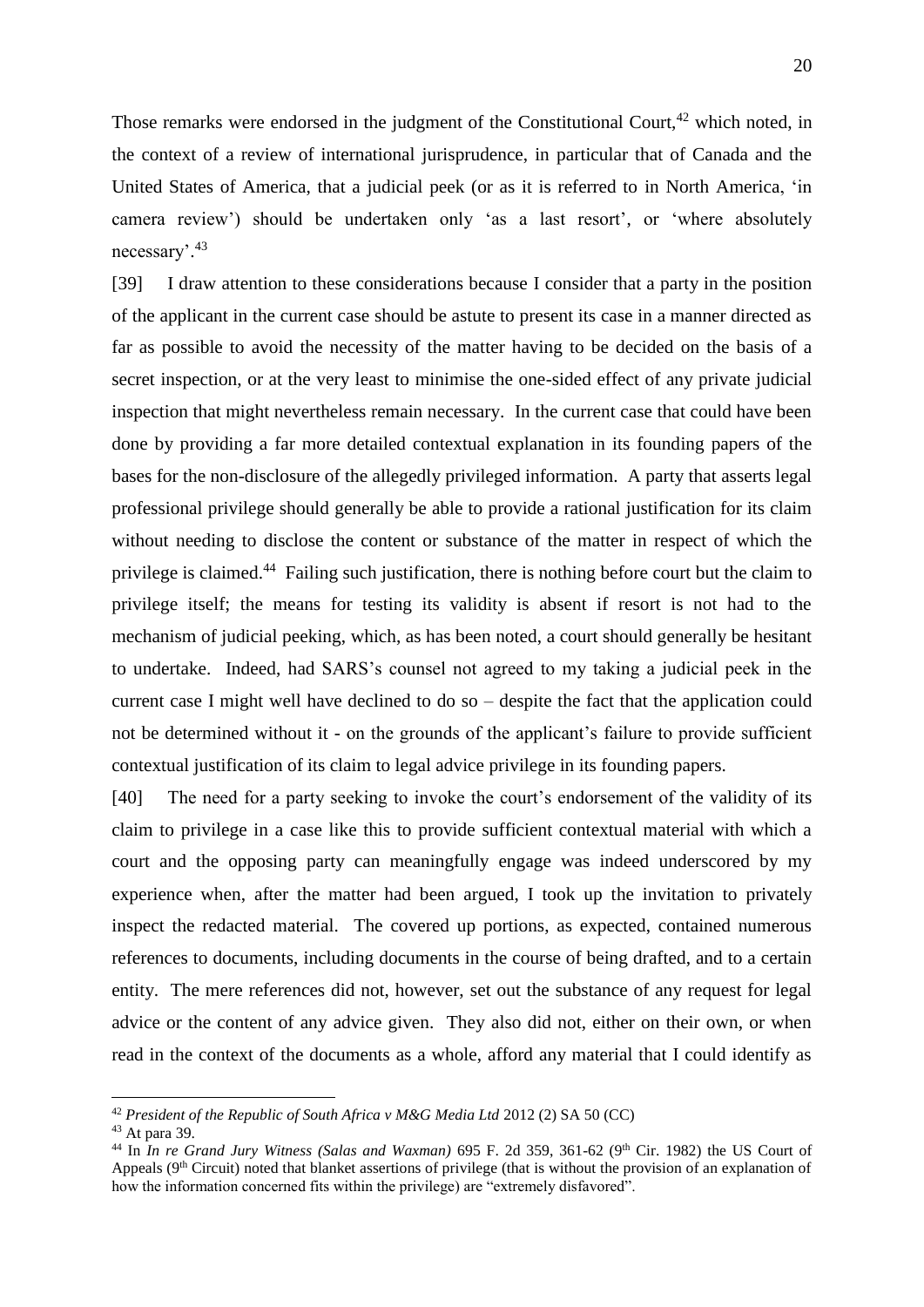providing secondary evidence by which the content of the privileged communications that occurred in the course of the work being billed for could be inferred. So, for example, the mere mention of a drafting exercise, without any indication of the considerations that informed it, does not, by itself, afford secondary evidence of the substance of the privileged communications between attorney and client. The draft deed itself would no doubt be a privileged document, but that does not render another document (brought into being outside the 'continuum of communications' described in *Balabel*) that merely suggests its existence, without disclosing its content, similarly privileged. The applicants have either misconceived the nature and ambit of their legal advice privilege, or their failure to provide the context in which they contend for it has made its basis impossible to recognise in most of the redacted material. In the result I have found myself unable to grant the declaratory relief sought by the applicant in respect of any redaction where it has not been sufficiently clear to me on a reading of the invoices as a whole that it discloses – either directly, or inferentially - the substance, as distinct from the mere occurrence, of a communication in the continuum of communications entailed between the applicants and their attorneys in the seeking or giving of advice.

[41] I have been able to identify only three of the redacted passages as qualifying for the assertion of legal advice privilege. All three passages appear in tax invoice no. 6047890, dated 31 July 2008. In each of those instances I consider that the information contained in the feenote is such that the character of the advice sought by the client may be inferred, in the sense of conveying not only that advice was sought, but also the substance of the client's evident concern in an identifiable legal context. The three passages concerned are: (i) the redacted feenote item dated 21/04/2008 that appears immediately below the item, also dated 21/04/2008, which reads '*Perused the tracked sale of shares agreement (tracked by Peter). Accepted the changes and emailed the clients a copy for their perusal and comments.*'; (ii) the partially redacted feenote item, dated either 21/04/2008 or 22/04/2008 (it is impossible to tell which of the dates is applicable because of a partial obliteration of the type print apparently caused by a paper punch), which commences with the words '*Telephone call received from Werner and Barry to discuss the….*' and (iii) the redacted portion of the first of the feenote items dated 23/04/2008, which commences with the words '*Peruse and Consider…*'.

[42] It remains to deal with the respondent's application in terms of rule 35(12) read with rule 30A. There is some merit, I think, in the applicants' contention that compliance with the respondent's notice in terms of the subrule would negate the very object of the main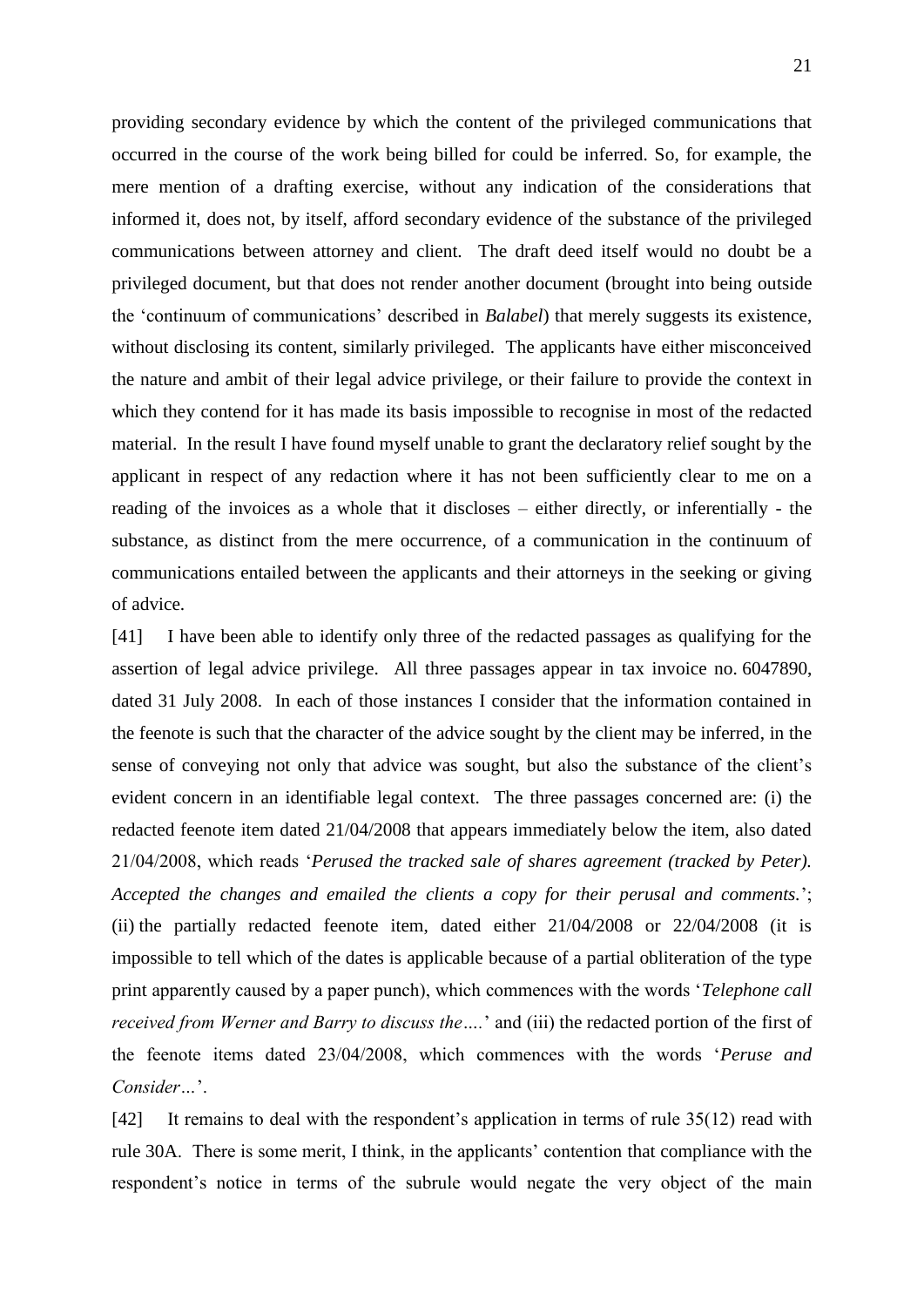application. They would be obliged to disclose documents the very identity of which they had asserted had been privileged. More pertinently, however, inspection of the documents was plainly not sought for the purposes of the main application. Were the court to have upheld the respondent's interlocutory application, the documents would have been made available for inspection only after the parties had argued the application in the main proceedings. The purpose of rule  $35(12)$  is to give a party access to documentation for potential use in the pending proceedings, not for some extraneous purpose. That purpose could not be fulfilled by requiring the applicants to disclose the documents after argument of the main application. The interlocutory application was misconceived in my view, and therefore, to the extent that remains necessary, it will be dismissed. It was of little more than nuisance value in the overall conspectus of the matter and does not warrant a discrete costs order.

[43] The applicants have enjoyed a measure of success, albeit that relief is not being afforded in respect of the vast majority of the redactions in respect of which they purported to assert privilege. By the same token, however, the respondent could also be said to have been substantively successful because SARS's contentions on the ambit of the privilege have essentially been upheld and applied in the determination of the case. In the circumstances I consider that it would be just that each party bear its own costs.

[44] The following orders are made:

- 1. The application by the respondent to compel compliance by the applicants with the notice given in terms of rule 35(12) is dismissed.
- 2. It is declared that the following portions of the applicants' attorneys' tax invoice no. 6047890, dated 31 July 2008, are protected from disclosure by reason of legal advice privilege:
	- (i) the redacted feenote item dated 21/04/2008 that appears immediately below the item, also dated 21/04/2008, which reads '*Perused the tracked sale of shares agreement (tracked by Peter). Accepted the changes and emailed the clients a copy for their perusal and comments.*';
	- (ii) the partially redacted feenote item, dated 21/04/2008 or 22/04/2008, which commences with the words '*Telephone call received from Werner and Barry to discuss the….*'; and
	- (iii)the redacted portion of the first of the feenote items dated 23/04/2008, which commences with the words '*Peruse and Consider…*'.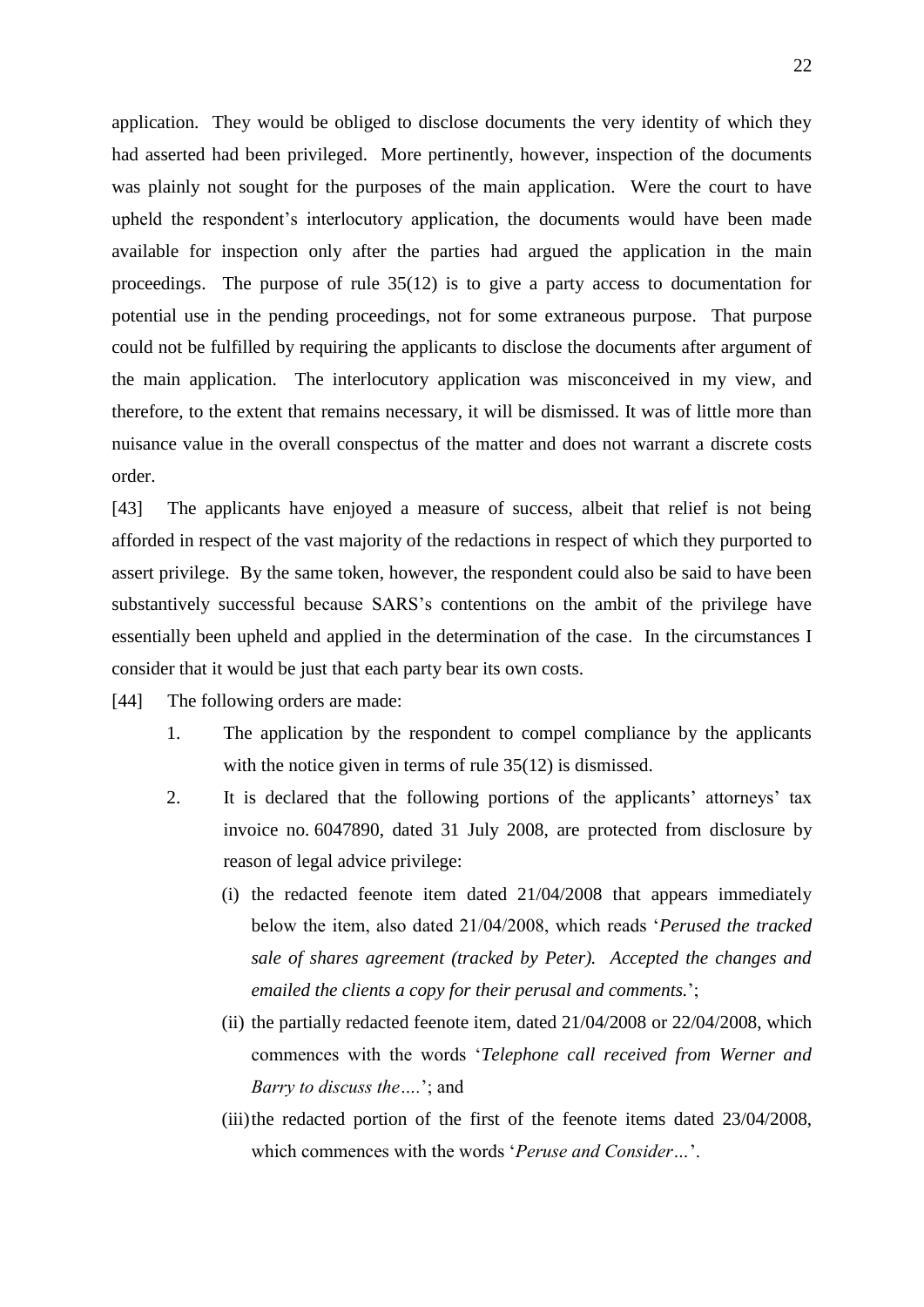4. Each party is to bear its own costs.

dismissed.

**A.G. BINNS-WARD Judge of the High Court**